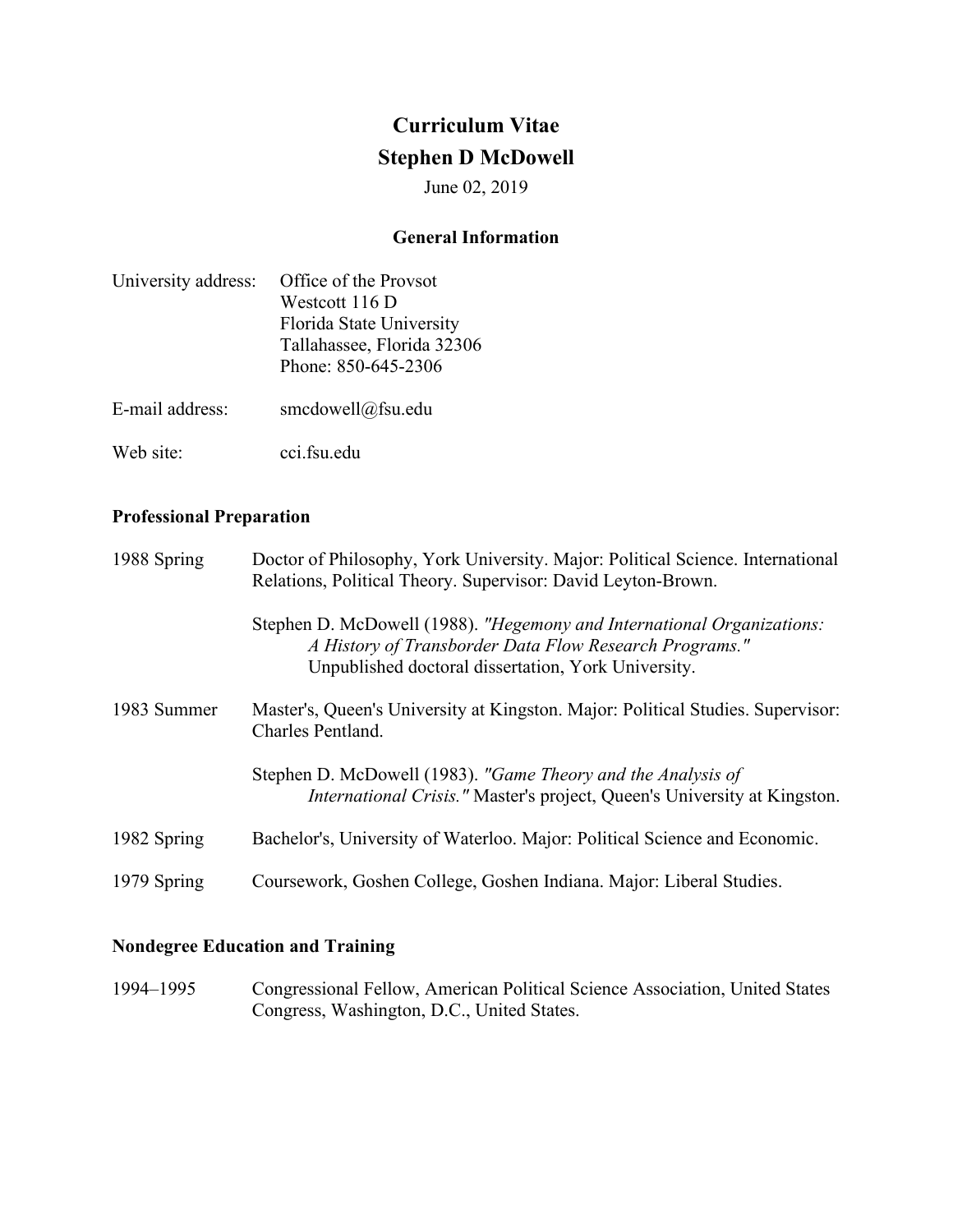| 1989-1990 | Post-Doctoral Fellowship with the Shastri Indo-Canadian Institute. Research<br>affiliation with the School of International Studies, Jawaharlal Nehru<br>University, and the Indian Institute of Foreign Trade, in New Delhi, India. |
|-----------|--------------------------------------------------------------------------------------------------------------------------------------------------------------------------------------------------------------------------------------|
|           | Independent research in India on telecommunications, software and trade in services policies.                                                                                                                                        |
| 1987–1989 | Post-Doctoral Research Fellowship, Visiting Researcher in the Strategic<br>Policy Planning Division, Federal Department of Communication,<br>Government of Canada (National Sciences and Engineering Research Council<br>of Canada). |
|           | Conducted research on demographic, consumer and public opinion trends related to<br>communications and cultural policy.                                                                                                              |

## **Professional Experience**

| $2017$ -present | Assistant Provost for International Initiatives, Florida State University.             |
|-----------------|----------------------------------------------------------------------------------------|
| $2013$ -present | Associate Dean, College of Communication and Information, Florida State<br>University. |
| 1996–present    | Assistant, Associate, Full Professor, Communication, Florida State University.         |
| 2006-present    | John H Phipps Professor of Communication                                               |
| 2009-2013       | Director, School of Communication, Florida State University.                           |
| 2002-2009       | Chair, Department of Communication, Florida State University.                          |

## **Visiting Professorship(s)**

| 1995–1996 | Visiting Assistant Professor, Department of Telecommunication, Michigan<br>State University, East Lansing, Michigan.    |
|-----------|-------------------------------------------------------------------------------------------------------------------------|
| 1992–1993 | Assistant Professor (Term Appointment), School of Journalism and<br>Communication, Carleton University, Ottawa, Canada. |

## **Honors, Awards, and Prizes**

Undergraduate Research Mentor Award, Florida State University (2016). Arts in Academics Award, Faculty of Arts and Science, University of Waterloo (2010). Outstanding Service Award, Division of Student Affairs, Student Rights and Responsibilities, FSU (2010). Teacher of the Year Award, Lambda Pi Eta Chapter, School of Communication, FSU (2010). Student Affairs Partner Award, Florida State University, Division of Student Affairs (2009).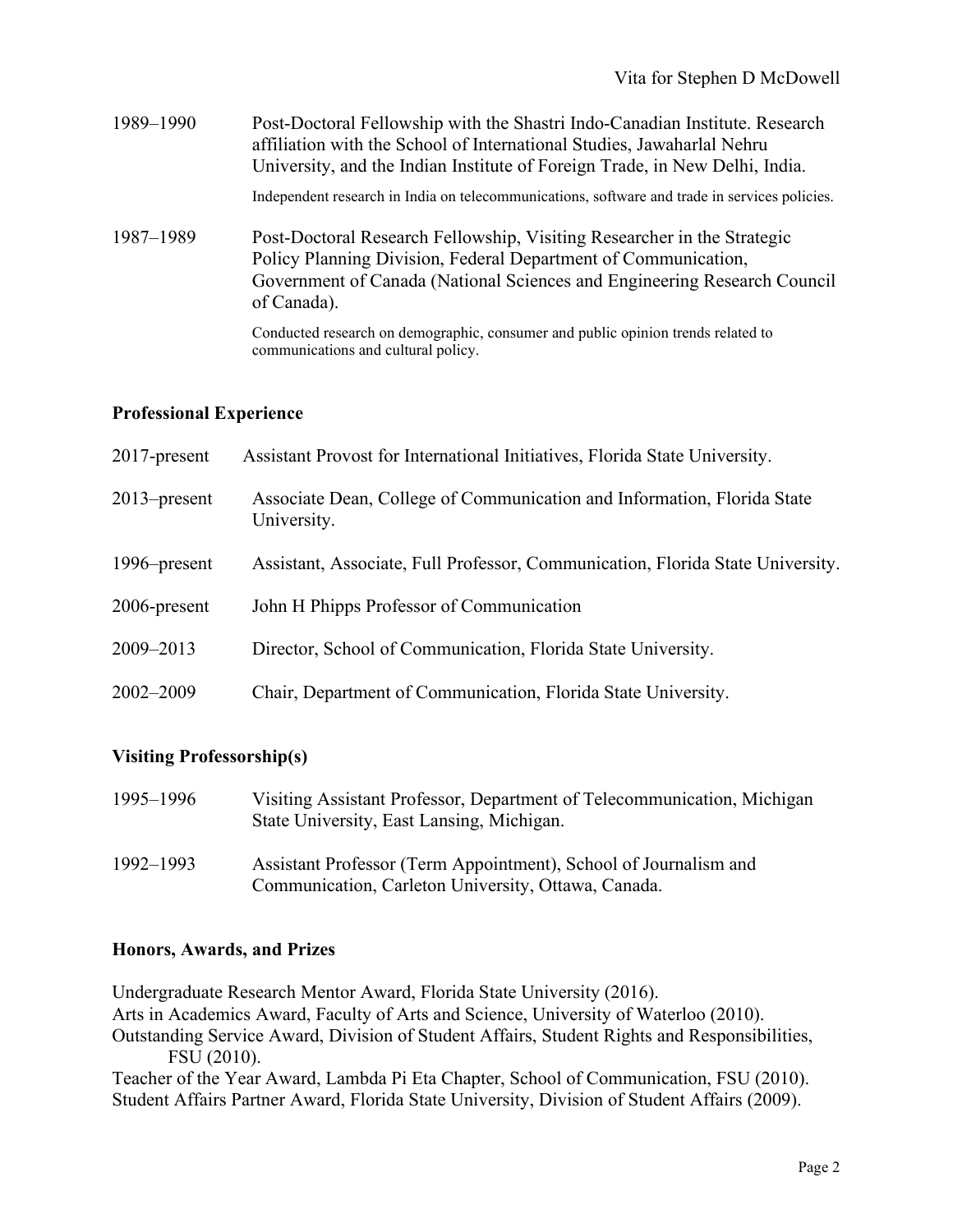Gregg Phifer Freedom of Speech Award, Southern States Communication Association (1997). Top Paper Award, Canadian Firms, the State and Telecommunications Technology Research: Shifting Approaches to Economic and Social Opportunity, Communication and Technology Division, International Communication Association (1992).

## **Research and Original Creative Work**

#### **Publications**

#### **Books**

- Sahana Udupa and Stephen D. McDowell (editors). Media as Politics in South Asia. (London: Routledge, 2017).
- Stephen D. McDowell, Philip E. Steinberg and Tami Tomasello. Managing The Infosphere: Governance, Technology, and Cultural Practice in Motion (Temple University Press, 2007).
- Stephen D. McDowell. Globalization, Liberalization and Policy Change: A Political Economy of India's Communications Sector (New York: St. Martin's; and Houndmills, U.K.: The Macmillan Press, 1997).

## **Invited Journal Articles**

- Proffitt, J., Ekbia, H., & McDowell, S. (2015). Introductory to the special forum on monetization of user-generated content – Marx revisited. *The Information Society*, *Volume 31, No. 1*, 1-4. Retrieved from <http://www.tandfonline.com/doi/pdf/10.1080/01972243.2015.977624> doi[:10.1080/01972243.2015.977624](http://dx.doi.org/10.1080/01972243.2015.977624)
- Strover, S., & McDowell, S. (2014). Broadband Redux 2013, Introduction. *Government Information Quarterly*, *Volume 31, Issue 1*, 50-52.

#### **Refereed Journal Articles**

Proffitt, J., Ekbia, H., & McDowell, S. (2015). SPECIAL FORUM: Monetization of usergenerated content – Marx revisited. *The Information Society*, *Volume 1, No. 1*, 1-67.

Guest Editors of Special Issue.

Rasul, A., & McDowell, S. (2015). Images of oppression: An analysis of the coverage of Afghan women in Time and Newsweek after 9/11. *The Journal of International Communication*, *Volume 21, No. 1*, 21-37. doi:http://dx.doi.org/10.1080/13216597.2014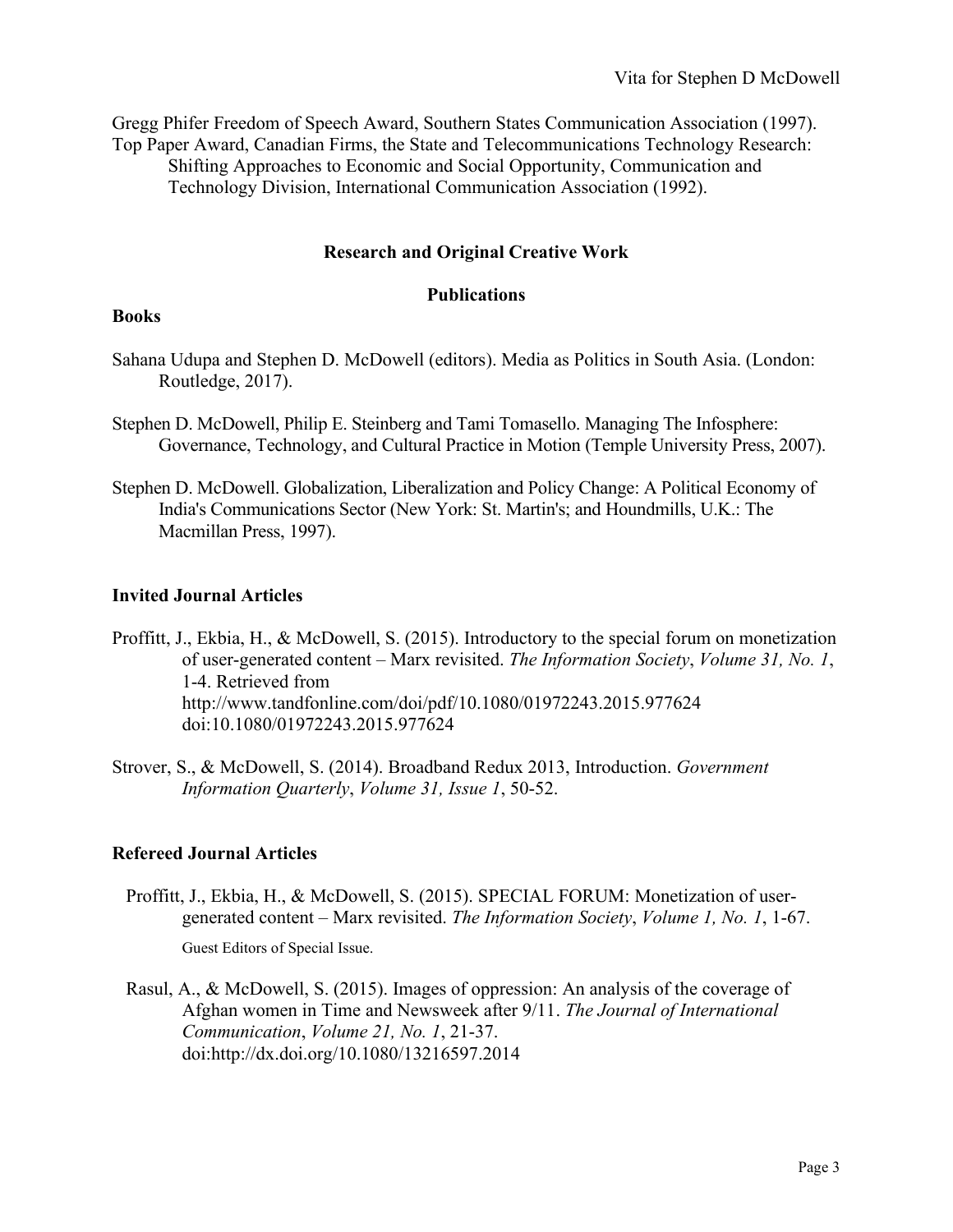Strover, S., & McDowell, S. D. (2014). Broadband Redux, 2013 guest edited special issue. *Government Information Quarterly*, *Volume 31, Issue 1*, 50-107.

Guest editors, Special Issue.

- Rasul, A., & McDowell, S. (2012). Consolidation in the Name of Regulation: The Pakistan Electronic Media Regulatory Authority (PEMRA) and the Concentration of Media Ownership in Pakistan. *Global Media Journal*, *Volume 12 Issue 20*, 1-15. Retrieved from [http://globalmediajournal.com/open-access/consolidation-in-the-name-of](http://globalmediajournal.com/open-access/consolidation-in-the-name-of-regulation-the-pakistan-electronic-media-regulatory-authority-pemra-and-the-concentration-of-media-ownership-in-pakistan.pdf)[regulation-the-pakistan-electronic-media-regulatory-authority-pemra-and-the](http://globalmediajournal.com/open-access/consolidation-in-the-name-of-regulation-the-pakistan-electronic-media-regulatory-authority-pemra-and-the-concentration-of-media-ownership-in-pakistan.pdf)[concentration-of-media-ownership-in-pakistan.pdf](http://globalmediajournal.com/open-access/consolidation-in-the-name-of-regulation-the-pakistan-electronic-media-regulatory-authority-pemra-and-the-concentration-of-media-ownership-in-pakistan.pdf)
- Devine, J. J., Green, C. A., McDowell, S. D., & Kidwell, C. (2010). The Global Pathways Initiative: FSU Interdisciplinary Efforts to Become Interculturally Competent. *Making Connections: Interdisciplinary Approaches to Cultural Diversity*, *Spring*, 1-13.
- McDowell, S. D., & Strover, S. (2006). Issues in Wireless Broadband. *Government Information Quarterly*, 347-526.

Editors, special Issue.

- McDowell, S. D., & Park, C. (2005). Direct Broadcast Satellites and the Social Shaping of Technology: Comparing South Korea and Canada. *Canadian Journal of Communication*, *30(1)*, 111-138.
- McDowell, S. D., & Lee, J. (2003). India's Experiments in Mobile Licensing. *Telecommunications Policy*, *27*, 371-382.
- McDowell, S. D., & Steinberg, P. E. (2003). Mutiny on the Bandwidth: The Semiotics of Statehood in the Internet Domain Name Registries of Pitcairn Island and Niue. *New Media and Society*, *5(1)*, 47-67.
- McDowell, S. D., & Venkatachalam, S. (2003). What is Broadband? Where is Rural? *Government Information Quarterly*, *20(2)*, 151-166.
- Pashupati, K., Sun, H., & McDowell, S. D. (2003). Guardians of Culture, Development Communications, or State Capitalists: Policy Responses to Satellite Television: Similarities and Contrast in India and China. *Gazette: The International Journal for Communication Studies*, *65(3)*, 251-271.
- Steinberg, P., & McDowell, S. D. (2003). Global Communication and the Post-Statism of Cyberspace: A Spatial Constructivist View. *Review of Political Economy*, *10(2)*, 196- 221.
- McDowell, S. D., & Steinberg, P. (2001). Non-State Governance and the Internet: Civil Society and the ICANN. *Info*, *3(4)*, 279-298.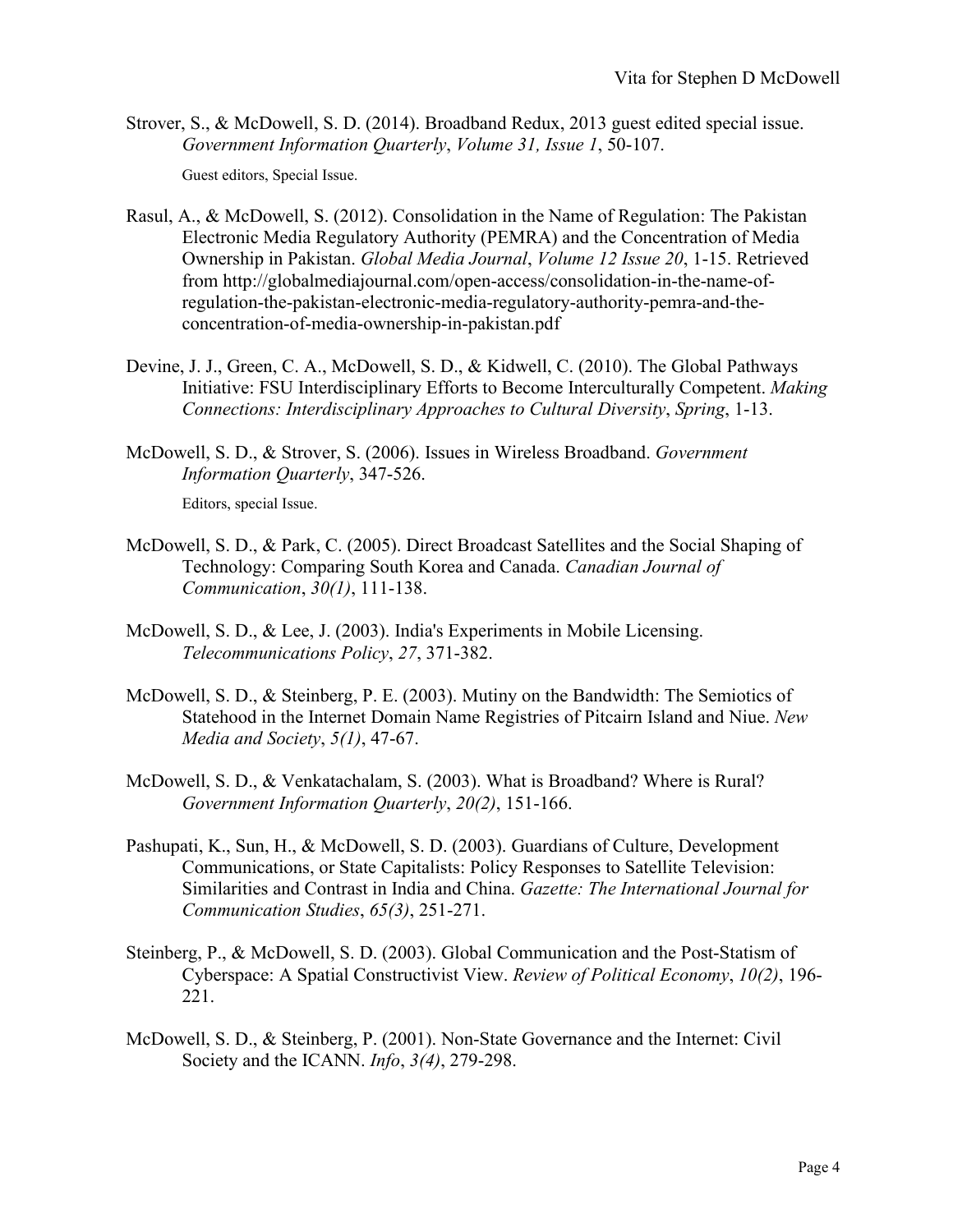- Jackson, Michele, & McDowell, S. D. (2000). Enhancing Discourse on New Media within Higher Education. *Information, Communication and Society*, *3(4)*, 629-638.
- McDowell, S. D., & Maitland, C. (1998). The V-Chip in Canada and the United States: Themes and Variations in Design and Deployment. *Journal of Broadcasting and Electronic Media*, *42(4)*, 401-422.
- McDowell, S. D., & Buchwald, C. C. (1997). Public Interest Groups and the Canadian Information Highway. *Telecommunications Policy*, *21(8)*, 709-719.
- McDowell, S. D. (1997). Globalization and Policy Choice: Television and Audiovisual Services Policies in India. *Media, Culture and Society*, *19(2)*, 151-172.
- # McDowell, S. D. (1995). The Decline of the License Raj: Indian Software Export Policies. *Journal of Communication*, *45(4)*, 24-49.
- # McDowell, S. D. (1994). Mennonites, The Canadian State, and Globalization in International Political Economy. *Conrad Grebel Review*, *12(1)*, 21-42.
- # McDowell, S. D. (1993). From Communications Policy to Trade and Industrial Policy: The Canadian State and Telecommunications Technology. *Canadian Journal of Communication*, *18(4)*, 507-514.

## **Invited Book Chapters**

Saleem, A., & McDowell, S. (2016). Social Media and Indian Politics in the Global Context: Promise and Implications. In S. S. Narayan, & S. Narayanan (Eds.), *India Connected: Mapping the Impact of New Media* (pp. 79-105). New Delhi: Sage. (Two translated volumes in Hindi and Marathi published in 2019.)

#### **Refereed Book Chapters**

- McDowell, S. D., Nensey, Z., & Steinberg, P. E. (2014). Cooperative International Approaches to Network Security: Understanding and Assessing OECD and ITU Efforts to Promote Shared Cybersecurity. In Jan-Frederik Kremer Benedikt Muller (Ed.), *Cyber Space and International Relations: Theory, Prospects and Challenges* (pp. 231-252). Berlin Heidelberg: Springer-Verlag GmbH.
- McDowell, S. D. (2006). Commercial Control and Governance of Global Electronic Networks. In Christopher May (Ed.), *Global Corporate Power: (Re)integrating Companies into IPE*. International Political Economy Yearbook Volume 15. Lynne Rienner Publishers.
- McDowell, S. D., & Hong, M. (2006). United States Trade Policy and the Reshaping of Intellectual Property Rights Protection in the APEC Region. In Jan Servaes, & Pradip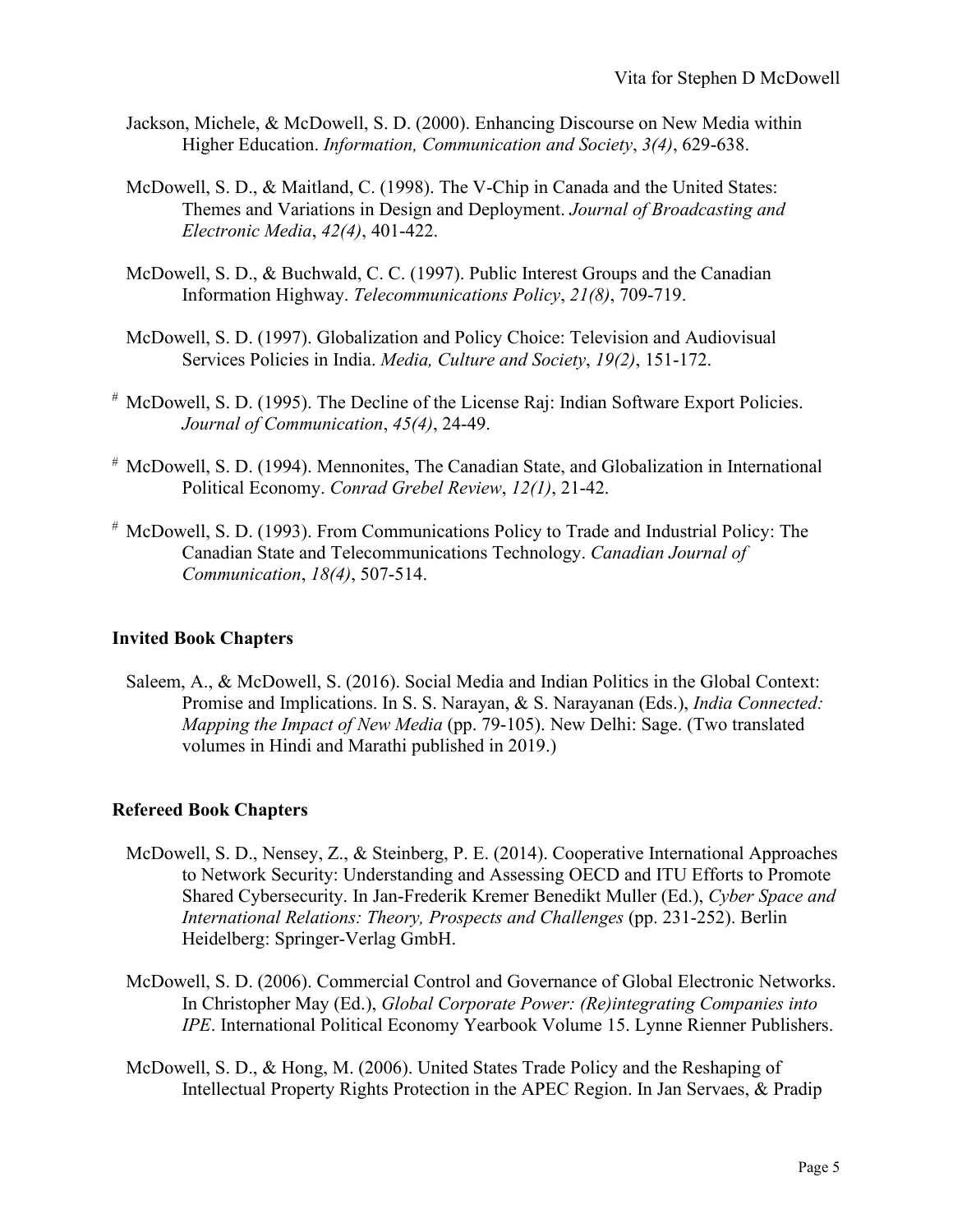Thomas (Eds.), *Intellectual Property Rights and Communications in Asia: Conflicting Traditions*. New Delhi: Sage.

- McDowell, S. D., & Lee, J. (2006). Tracking `Localism' in Television Broadcasting: Utilizing and Structuring Public Information. In Philip Napoli (Ed.), *Media Diversity and Localism: Meaning and Metrics* (pp. 177-191). Mahwah, NJ: Lawrence Erlbaum.
- McDowell, S. D. (2003). Theory and Research in International Communication: An Historical and Institutional Account. In Bella Mody (Ed.), *International and Development Communication: A 21st Century Prospective* (pp. 5-18). Thousand Oaks: Sage.
- Jackson, Michele, & McDowell, S. D. (2002). Enhancing Discourse on New Media within Higher Education. In William H. Dutton, & Brian Loader (Eds.), *Digital Academe: New Media in Higher Education and Learning* (pp. 318-327). Taylor and Francis/Routledge.
- McDowell, S. D. (2002). Understanding Shifts in the Form and Scope of Telecommunications Governance: Canada and the United States in the 20th Century. In James N. Rosenau, & J.P. Singh (Eds.), *Information Technologies and Global Politics: The Changing Scope of Power and Governance* (pp. 211-237). Albany: State University of New York Press.
- McDowell, S. D. (2001). The Un-Sovereign Century: Canada's Media and Communications Industries and Policies. In S. Waisbord, & N. Morris (Eds.), *Media and Globalization: Why the State Matters* (pp. 117-132). Lanham, MD: Rowman and Littlefield.
- McDowell, S. D. (2001). Theory and Research in International Communication: An Historical and Institutional Account. In William Gudykunst, & Bella Mody (Eds.), *Handbook of International and Intercultural Communication (Second Edition)* (pp. 295-308). Thousand Oaks: Sage.
- McDowell, S. D. (1997). New Audiovisual Services and Communications Policy in India. In Reeta Chowdari Tremblay (Ed.), *Perspectives on South Asia at the Threshold of the 21st Century* (pp. 507-537). Montreal: Canadian Asian Studies Association.
- McDowell, S. D. (1996). Telecommunications and North American integration: trade liberalization versus infrastructure investment. In Christos C. Paraskevopoulos, Ricardo Grinspun, & George E. Eaton (Eds.), *Economic Integration in the Americas* (pp. 288- 299). Aldershot, U.K.: Edward Elgar Publishing.
- # McDowell, S. D. (1994). India, the LDCs, and GATT Negotiations on Trade and Investment in Services. In Richard Stubbs, & Geoffrey R.D. Underhill (Eds.), *Political Economy and the Changing Global Order* (pp. 497-510). Toronto: McClelland and Stewart.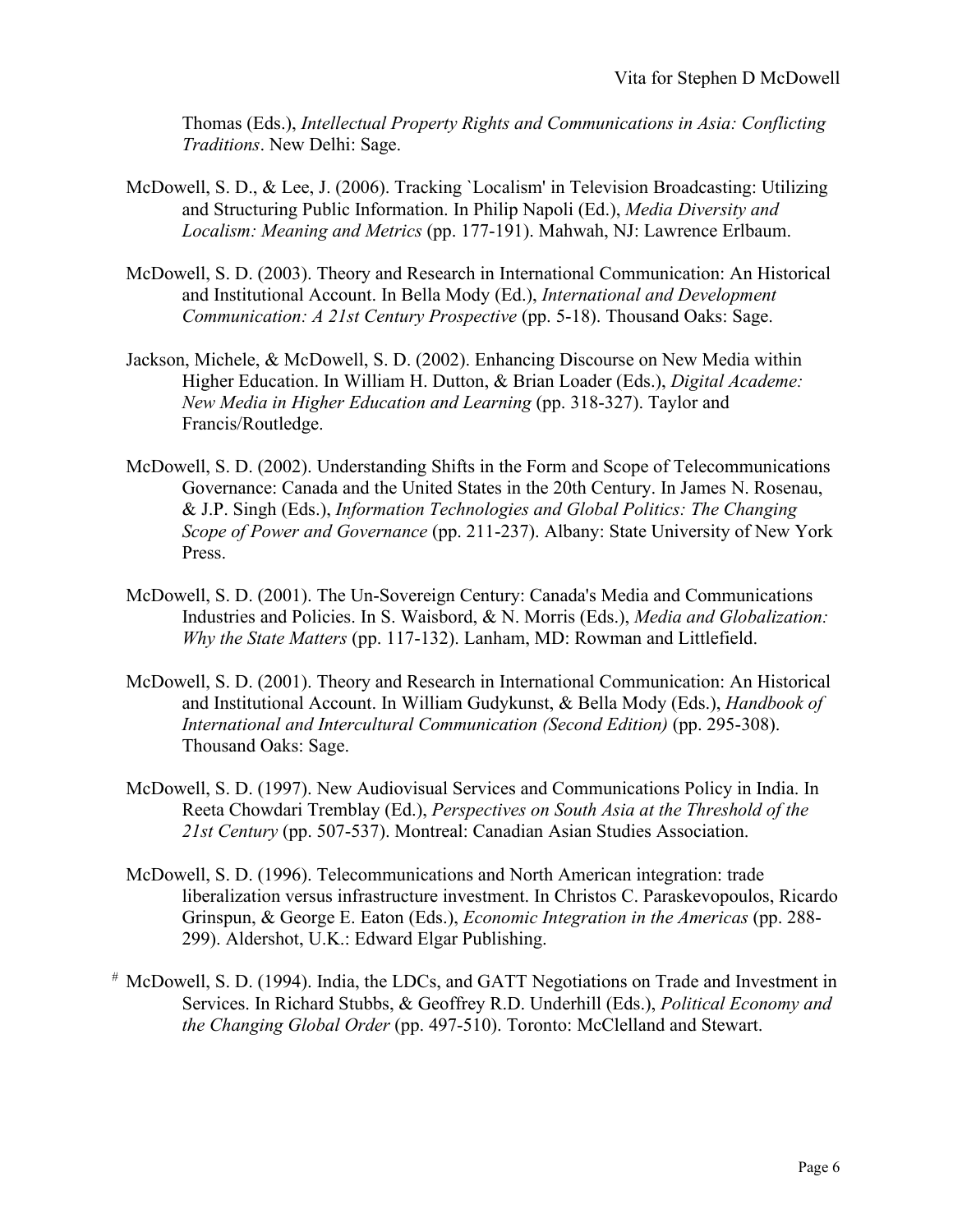## **Nonrefereed Journal Articles**

- McDowell, S. D., & Nair, S. (2010). Advanced Wireless Services" Challenges for Telecommunications Policy and Regulation in India. *Media Asia*, *37(2)*, 59-66.
- Ruelas, A. L., McDowell, S. D., & Dowding, M. R. (2002). La regulacion de las telecommunicaciones en Mexico y Canada: semejanzas y contrastos. *Revista Mexicana de Estudios Canadienses: Nueva Epoca*, *3*, 107-122.
- McDowell, S. D. (2000). Canadian Communication and Cultural Policies: Coping with Globalization and Digital Media. *Estudios de América del Norte*, *1(3)*, online.
- McDowell, S. D., & Pashupati, K. (1999). India's Internet Policies: Ownership, Control, and Purposes. *Informatik Forum*, online.
- McDowell, S. D., Ruelas, A. L., & Dowding, M. R. (1999). La Reforma de las Telecomunicaciones en America del Norte. *Estudios de América del Norte*, *1(1)*, online.
- McDowell, S. D., & Pashupati, K. (1998). India's Internet Policies: New Media Ownership, Control, and Purposes. *Media Development*, *45(4)*, 18-24.
- McDowell, S. D. (1997). Development or Diversion? Telecom Regulation in India. *Voices for Change: A Journal on Communications and Development*, *1(3)*, 4-7.
- # McDowell, S. D. (1991). India's Telecom Policy Issues in the 1990s. *Telematics India*, 20-24. Reprint of shortened version of 1990 article.
- # McDowell, S. D. (1990). India's Telecom Policy Issues in the 1990s. *Transnational Data and Communications Report*, 14-18.
- # McDowell, S. D. (1989). The Shaping of Transborder Data Flow Policy. *Transnational Data and Communications Report*, 19-23.

## **Nonrefereed Book Chapters**

- McDowell, S., Rasul, A., Shaikh, M., & Gul, M. (2013). Perspectives on Media Performance: Media, Conflict and Institution Building in Pakistan. In Prof. Dr. Qalb-i-Abid, & Prof. Dr. Massarrat Abid (Eds.), *Pakistan: Challenges to Democracy, Governance and National Unity*. Lahore: Pakistan Study Center and Research Society of Pakistan, University of the Punjab.
- McDowell, S. D. (2009). Shifting Approaches to Governing E-Commerce: From Promoting New Technology to Controlling Uses. In Louis Leung, Anthony Y.H. Fung, & Paul S.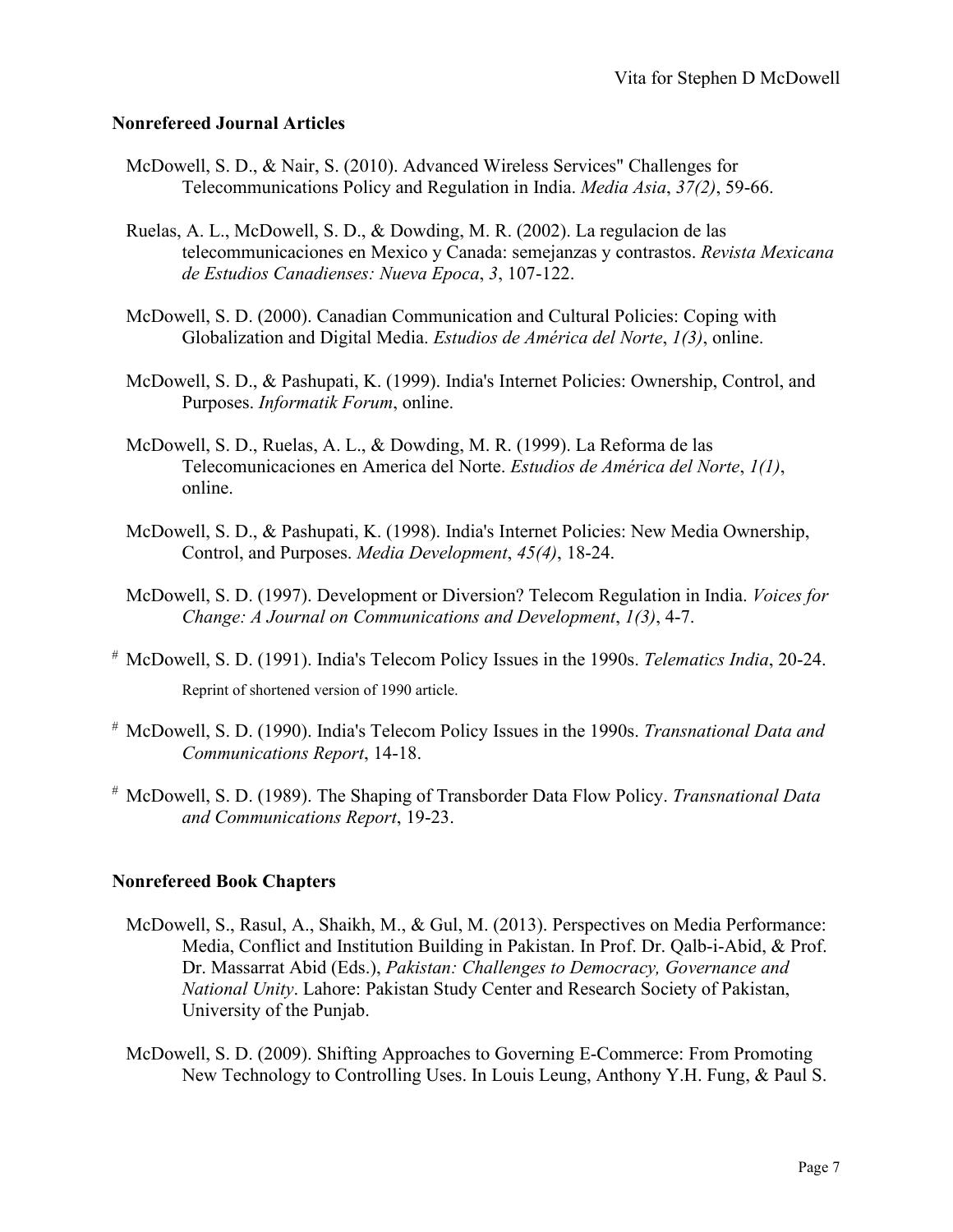N. Lee (Eds.), *Embedding into Our Lives: New Opportunities and Challenges of the Internet* (pp. 297-321). Hong Kong: The Chinese University Press.

McDowell, S. D. (2006). Mass Media and New Media and Sustained Development: Cross-Cultural and Intercultural Considerations. In *International Conference on Intercultural Communication*. China: School of Journalism and Communication, Wuhan University.

Translated to Chinese by Chuan-yang Hsu and Xiao Wang.

- McDowell, S. D. (2004). Mass Media and Information Technology in Education. In *Encyclopedia of Life Support Systems*. Paris: UNESCO. Retrieved from www.eolss.net Login required.
- McDowell, S. D., & Hadley, P. (2004). La Brecha Digital y la Comunidad Latina en Estados Unidos. In *Fronteras en America del Norte: Estudios Multidisciplinarios*. Autonomous National University of Mexico (UNAM), Mexico City.

Published in Spain, translated by the publishers.

- McDowell, S. D. (2003). Strategies to advance the cultural diversity instrument initiative: Thoughts on the goals, scope and form of governance. In Gaetan Tremblay (Ed.), *PANAM: industries culturelles et dialogue des civilisations dans les Ameriques* (pp. 211-225). Quebec: Presses de l'Universite Laval.
- McDowell, S. D. (2000). Globalization, Local Governance, and the United States Telecommunications Act of 1996. In James O. Wheeler, Barney Warf, & Yuko Aoyama (Eds.), *Cities in the Telecommunications Age: The Fracturing of Geographies* (pp. 112-129). New York: Routledge.
- Ruelas, A. L., McDowell, S. D., & Dowding, M. (2000). La reforma de las telecommunicaciones en America del Norte. In G. Ibarra, & A. L. Ruelas (Eds.), *Mexico y Canada en la globalizacion: Fronteras tensionades en America del Norte* (pp. 169-203). Culician, Sinaloa, Mexico: Universidad Autonoma de Sinaloa.
- McDowell, S. D., & Maitland, C. (1998). Developing Television Ratings in Canada and the United States: The Perils and Promises of Self-Regulation. In Monroe E. Price (Ed.), *The V-Chip Debate: Content Filtering from Television to the Internet* (pp. 23-46). Mahwah, NJ: Lawrence Erlbaum.
- # McDowell, S. D. (1994). International Services Liberalisation and Indian Telecommunications Policy. In Edward Comer (Ed.), *The Global Political Economy of Communication* (pp. 103-124). New York: St. Martin's Press.

Re-published in paperback (1996).

# McDowell, S. D. (1994). On Informatics and the Indian State: Examining Conventional Interpretations. In Elliot L. Tepper, & John R. Wood (Eds.), *Enriched by South Asia:*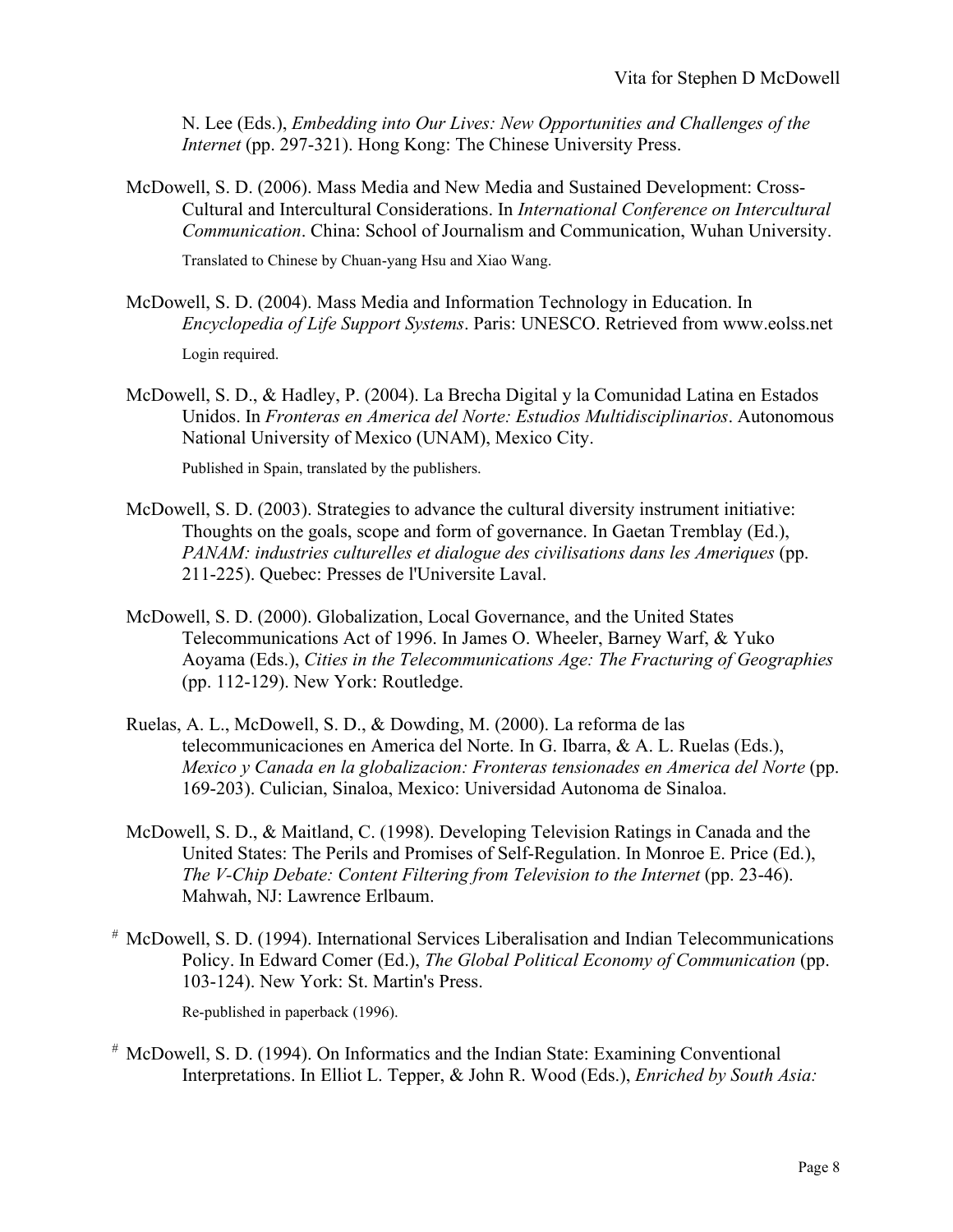*Celebrating Twenty Five Years of South Asian Studies in Canada* (pp. 219-239). Montreal: Canadian Asian Studies Association.

# McDowell, S. D. (1994). Policy Research Institutes and Liberalized International Services Exchange. In Stephen Brooks, & Alain-G. Gagnon (Eds.), *The Political Influences of Ideas: Policy Communities and the Social Sciences* (pp. 107-133). Westport, Conn.: Praeger Publishers.

## **Presentations**

#### **Refereed Papers at Conferences**

*For refereed papers at conferences, 75.0% were international, 25.0% were national in scope.*

- Devine, J. J., Green, C. A., & McDowell, S. D. (presented 2010, November). *An Interdisciplinary University Effort to Advance Intercultural Competence*. Paper presented at the meeting of National Communication Association. (International)
- Robinson, B., & McDowell, S. D. (presented 2010, November). *Theorizing Communication as a Game*. Paper presented at the meeting of National Communication Association. (National)
- McDowell, S. D., Steinberg, P. E., & Tomasello, T. (presented 2007, July). *Wireless Services: Reconstructing Urban Space and Mobility*. Paper presented at the meeting of National Communication Association, Chicago, Illinois. (National)
- McDowell, S. D., Steinberg, P. E., & Tomasello, T. (presented 2006, November). *Spatial Construction and the Design and Use of Communication Networks*. Paper presented at the meeting of National Communication Association, San Antonia, Texas. (National)
- McDowell, S. D. (presented 2006, June). *States and Civil Society Groups: Canada's Promotion of Cultural Diversity and UNESCO's Convention on the Protection and Promotion of Diversity of Cultural Expressions*. Paper presented at the meeting of International Communication Association, Dresden, Germany. (International)
- McDowell, S. D., & Sun, H. (presented 2006, June). *Shaping Internet Governance: The Role of India and China in the World Summit on Information Society*. Paper presented at the meeting of Canadian Communication Association, Toronto, Ontario. (International)
- McDowell, S. D. (presented 2005, May). *Segmenting the Governance of the Internet*. Paper presented at the meeting of International Communication Association. (International)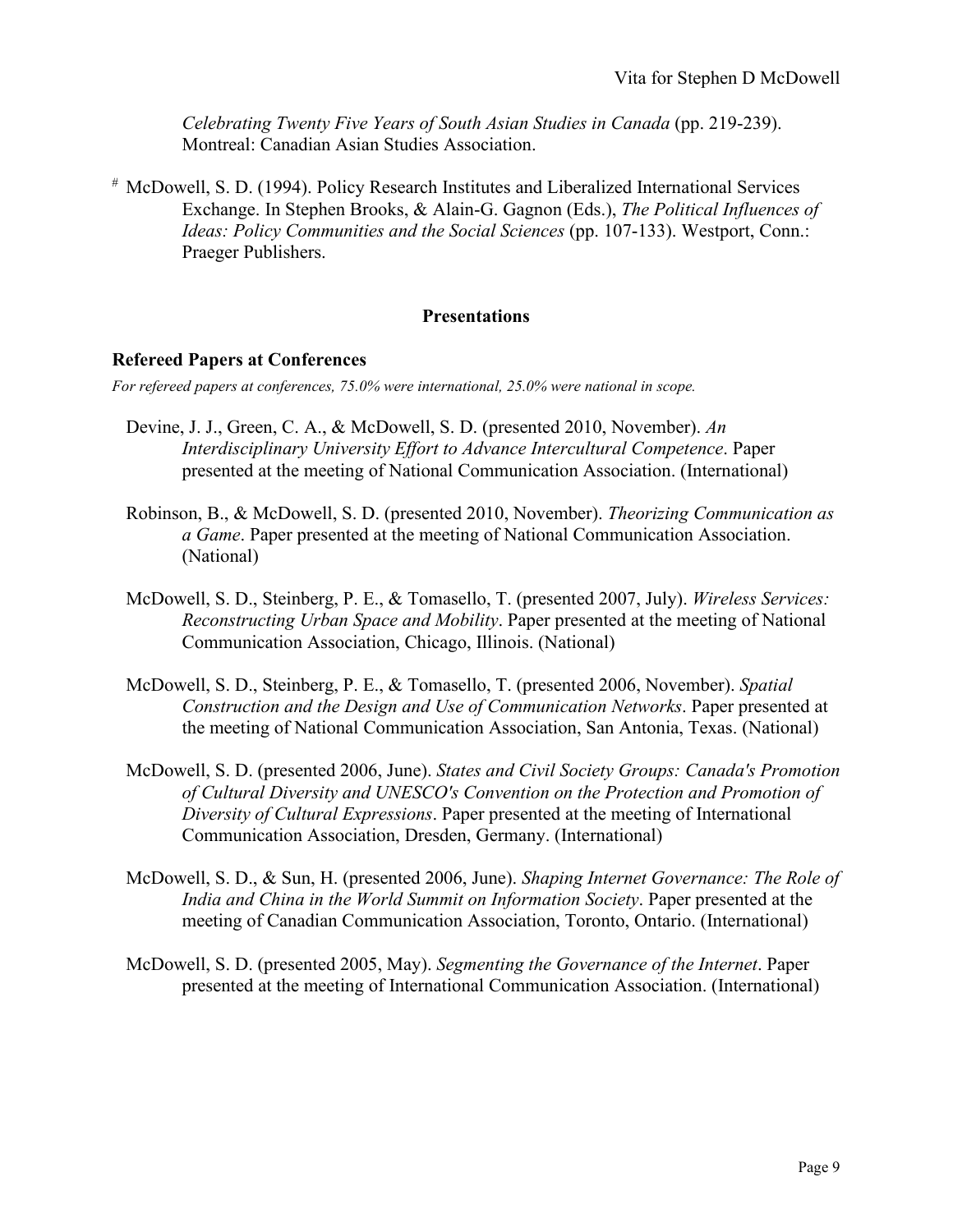- McDowell, S. D., & Park, C. (presented 2004, May). *Policy Developments and Prospects for the Wireless Telephony: Comparing South Korea and Canada*. Paper presented at the meeting of International Commlunication Association, New Orleans, LA. (International)
- McDowell, S. D., & Pashupati, K. (presented 2004, May). *International Trade in Services and Call Centers in India: Exploiting Comparative Advantage*. Paper presented at the meeting of International Communication Association, New Orleans, LA. (International)
- Venkatachalam, S., & McDowell, S. D. (presented 2003, November). *What is Broadband? Where is Rural?* Paper presented at the meeting of National Communication Association, Miami, FL. (National)
- McDowell, S. D. (presented 2002, November). *Communication Technology and Distance Education: A Review and Assessment*. Paper presented at the meeting of National Communication Association, New Orleans, LA. (National)
- Park, C., & McDowell, S. D. (presented 2002, July). *South Korea and Canada: Geography, Audiences, and Challenges for Satellite Broadcasting*. Paper presented at the meeting of International Communication Association, Seoul, Korea. (International)
- Steinberg, P. E., & McDowell, S. D. (presented 2001, November). *Mutiny and Bandwidth: The Semiotics of Statehood in the Internet Domain Name Registries of Pitcairn Island and Niue*. Paper presented at the meeting of National Communication Association, Atlanta, GA. (National)
- McDowell, S. D. (presented 2001, May). *India: Round Two of Reforms*. Paper presented at 51st Annual Conference, International Communication Association, Washington, D.C. (International)
- McDowell, S. D. (presented 2000, June). *The Un-Sovereign Century: Canada's Media and Communications Industries and Policies*. Paper presented at 50th Annual Conference, International Communication Association, Acapulco, Mexico. (International)
- Pashupati, K., Sun, H., & McDowell, S. D. (presented 2000, June). *Policy Responses to Satellite Television: Similarities and Contrasts in India and China*. Paper presented at 50th Annual Conference, International Communication Association, Acapulco, Mexico. (International)
- Butterfield, K., & McDowell, S. D. (presented 1999, May). *FCC Spectrum Auctions: Evaluating a Public Policy Experiment*. Paper presented at 49th Annual Conference, International Communication Association, San Francisco, CA. (International)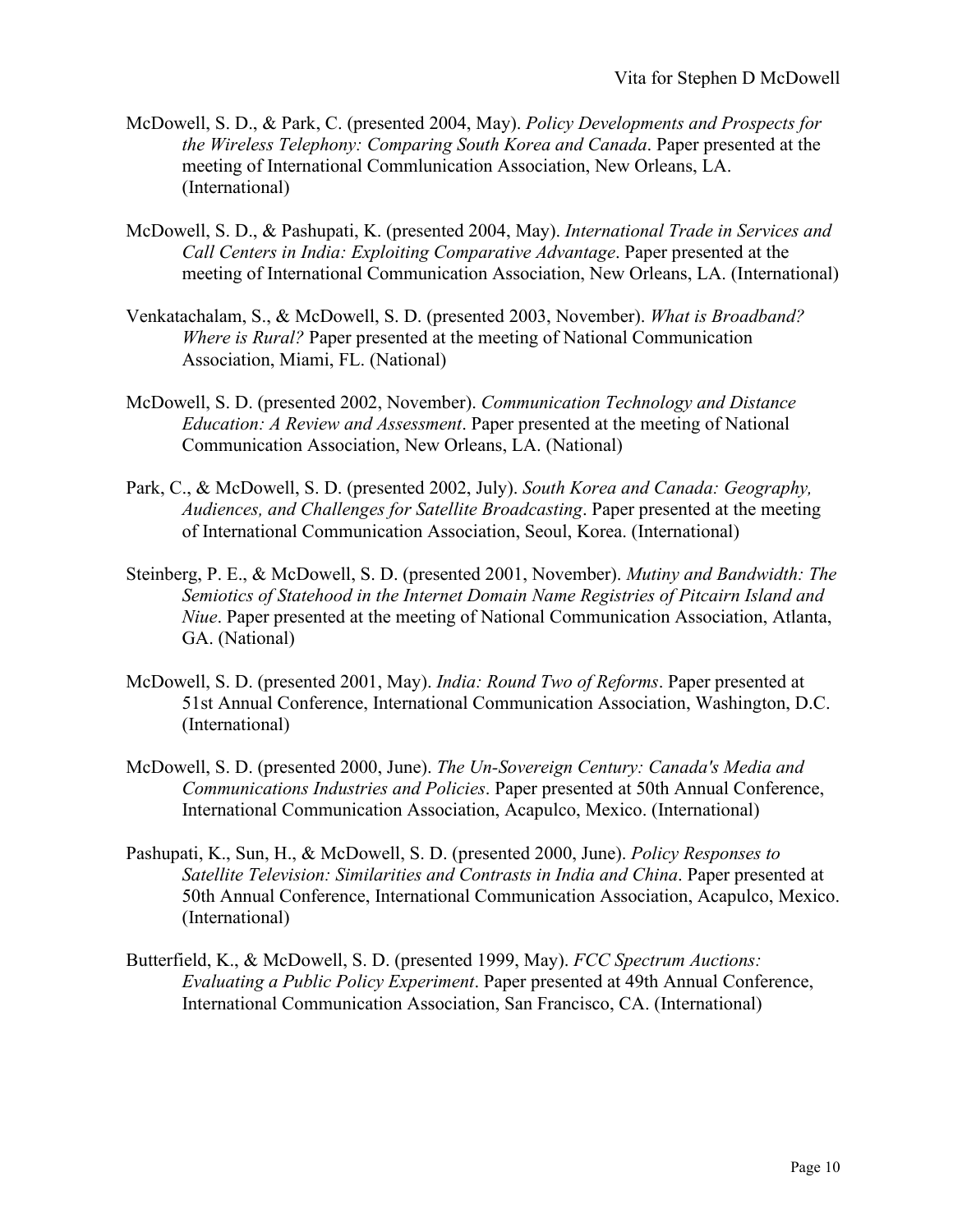- Pashupati, K., & McDowell, S. D. (presented 1999, May). *India's Internet Policies: New Media Ownership, Control, and Purposes*. Paper presented at 49th Annual Conference, International Communication Association, San Francisco, CA. (International)
- McDowell, S. D. (presented 1998, July). *Telecommunications Regulation in India: Context and Institutional Change*. Paper presented at the meeting of International Communication Association, Jerusalem, Israel. (International)
- McDowell, S. D., & Maitland, C. (presented 1998, June). *Developing Television Ratings in Canada and the United States: The Perils and Promises of Self-Regulation*. Paper presented at the meeting of International Communication Association, Jerusalem, Israel. (International)
- Maitland, C., & McDowell, S. D. (presented 1997). *Information Technology Choice in Canada and the United States: Themes and Variations in V-Chip Design and Deployment*. Paper presented at the meeting of International Communication Association, Montreal. (International)
- # McDowell, S. D. (presented 1996, May). *Non-Commercial Stakeholders and Canadian Information Highway Debates: Redefining Public Policy without Public Interest Groups?* Paper presented at the meeting of International Communication Association, Chicago, Illinois. (International)
- # McDowell, S. D. (presented 1992, May). *Canadian Firms, the State and Telecommunications Technology Research: Shifting Approaches to Economic and Social Opportunity*. Paper presented at the meeting of International Communication Association, Miami, FL. (International)
- # McDowell, S. D. (presented 1991, May). *International Services Liberalization and Indian Telecommunications Policy*. Paper presented at the meeting of International Communication Association, Chicago, Illinois. (International)

## **Nonrefereed Papers at Conferences**

*For nonrefereed papers at conferences, 52.3% were international, 34.1% were national, 9.1% were regional, 4.5% were state in scope.*

Rasul, A., & McDowell, S. D. (presented 2011, July). *Images of Opression: Coverage of the Afghan Women in the Time and Newsweek in Taliban and post-Taliban Regimes*. Paper presented at the meeting of International Communication Association and Media Research, Istanbul, Turkey. (International)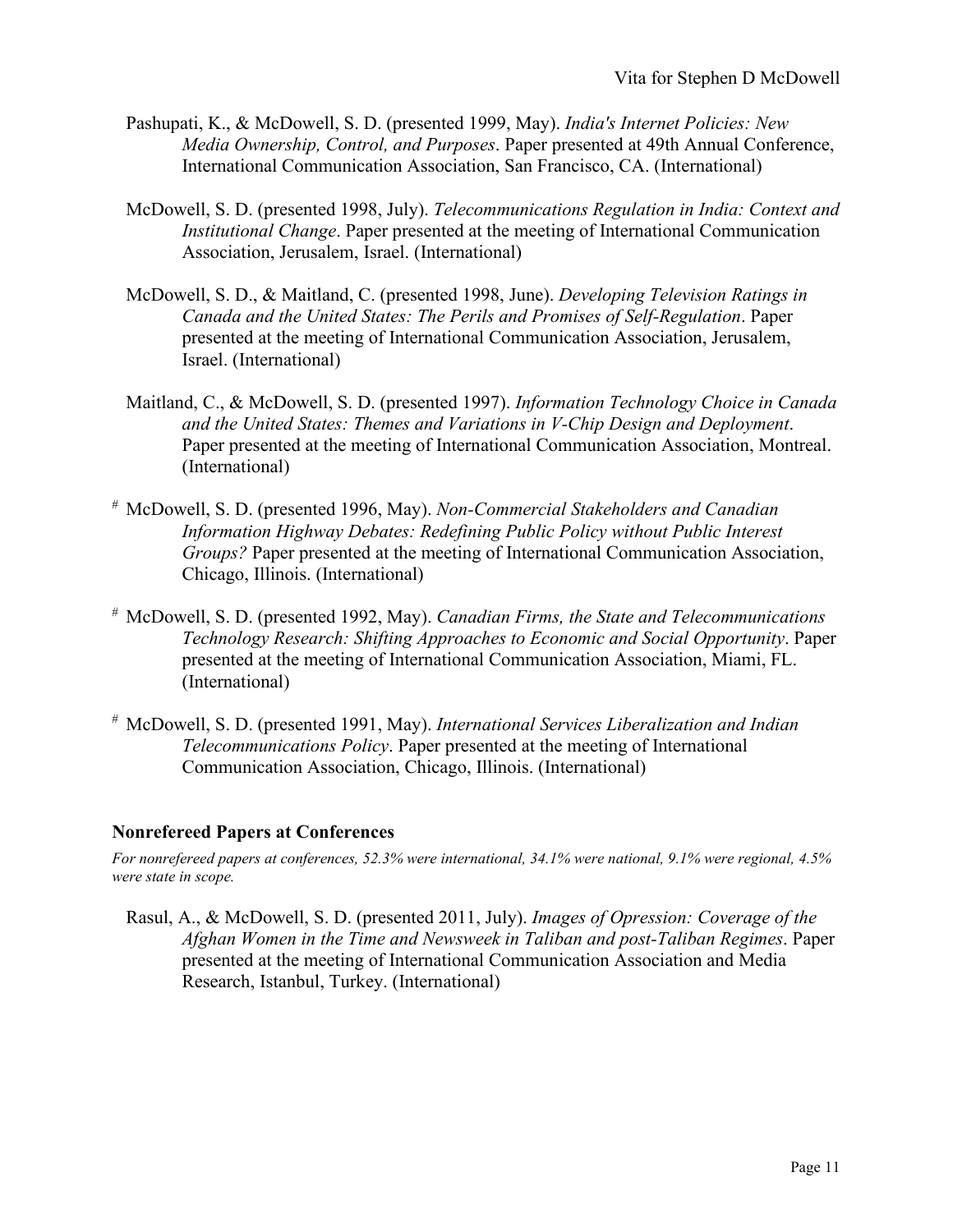- Rasul, A., & McDowell, S. D. (presented 2011, June). *Regulation and Media Monopoly: A Case Study of Broadcast Regulation in Pakistan*. Paper presented at Annual Conference, International Telecommunication Society's Asia-Pacific Regional Conference, Taipei, Taiwan. (Regional)
- Rasul, A., McDowell, S. D., & Shaikh, M. (presented 2011, June). *Regionalization of Conflict: Image of Taliban in Elite English Newspapers of India, China, Pakistan and Iran*. Paper presented at 20th Annual Conference, Asian Media and Information Centre (AMIC), Hyderabad, India. (International)
- Nair, S., & McDowell, S. D. (presented 2010, June). *ICTs in Economic Empowerment: The Gender Divide, Paper*. Paper presented at 19th Annual Conference, Asian Media and Information Centre (AMIC), Suntec City, Singapore. (International)

Technology and Culture: Communication Connectors and Dividers.

- Nair, S., & McDowell, S. D. (presented 2010, June). *Telecom Services and ICTs for Development: Approaches to Assessing Sector Performance*. Paper presented at 18th Biennial and Silver Anniversary Conference, International Telecommunications Society, Tokyo, Japan. (International)
- Rasul, A., & McDowell, S. D. (presented 2010, June). *The Media and Conflict Management: A Case Study of Indo-Pak Relations After Mumbai Attacks*. Paper presented at 19th Annual Conference, Asian Media and Information Centre (AMIC), Singapore. (International)
- McDowell, S. D., & Nair, S. (presented 2009, July). *Advanced Wireless Services: Challenges for Telecommunications Policy and Regulation in India*. Paper presented at 18th Annual Conference, Asian Media and Information Centre (AMIC), New Delhi, India. (International)

Media, Democracy and Governance: Emerging Paradigms in a Digital Age.

Sun, H., & McDowell, S. D. (presented 2005, July). *Assessing New Media Applications: E-Government in India and China*. Paper presented at 14th Annual Conference, Asian Media and Information Center, Beijing, People's Republic of China. (International)

Media and Society in Asia: Transformations and Transitions.

- Sun, H., McDowell, S. D., & Steinberg, P. (presented 2005, July). *Connecting Internet Governance to Social and Economic Development: Comparing China and India*. Paper presented at the meeting of International Association of Media and Communication Research, Taipei, Taiwan. (International)
- McDowell, S. D., & Pashupati, K. (presented 2002, March). *Globalization, State Power and Telecommunication Reforms in India*. Paper presented at the meeting of International Studies Association, New Orleans, Louisiana. (International)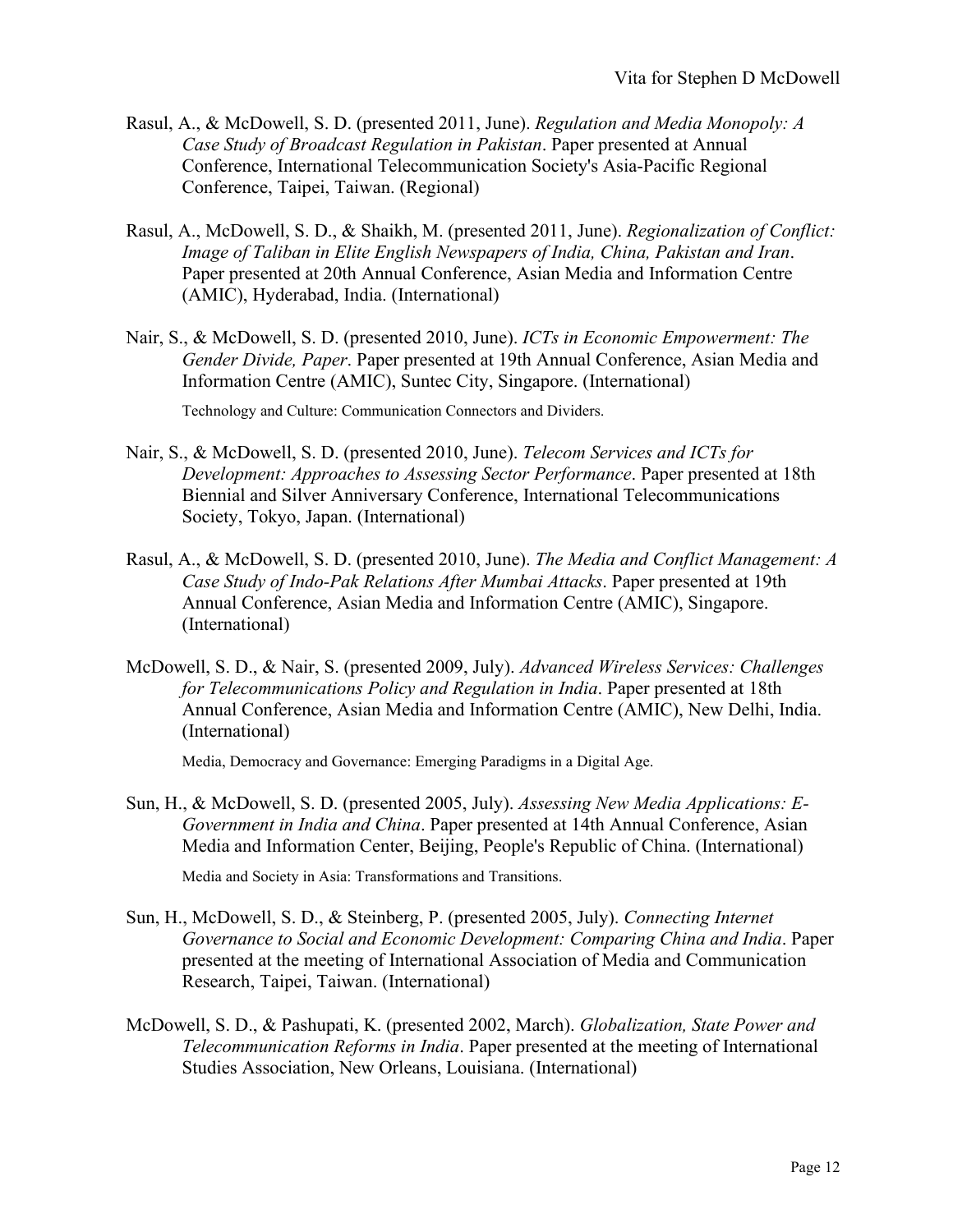- McDowell, S. D. (presented 2001, August). *New Media Policies in Canada*. Paper presented at the meeting of Association for Education In Journalism and Mass Communication, Washington, D.C. (National)
- Steinberg, P. E., & McDowell, S. D. (presented 2001, February). *Mutiny on the Bandwidth*. Paper presented at the meeting of International Studies Association, Chicago, Illinois. (International)
- McDowell, S. D., & Pashupati, K. (presented 2000, April). *The Absence of Cable and Satellite Policy in India: Its Impact on Programming, Access, and Investment*. Paper presented at the meeting of Broadcast Education Association, Las Vegas, Nevada. (International)
- McDowell, S. D., & Steinberg, P. (presented 2000, March). *Non-State Governance and the Internet: Civil Society and the ICANN*. Paper presented at the meeting of International Studies Association, Los Angeles, California. (International)
- McDowell, S. D., & Jackson, M. (presented 1999, June). *Connectivity and Information Infrastructures: New Technology and Public Policy*. Paper presented at Annual Meeting, Canadian Political Science Association, Sherbrooke, Quebec. (National)
- McDowell, S. D., & Steinberg, P. E. (presented 1999, March). *Global Cyberspace: Institutional Dynamics and the Myth of Post-Statism*. Paper presented at the meeting of Association of American Geographers, Honolulu, Hawaii. (National)
- McDowell, S. D., & Steinberg, P. E. (presented 1999, February). *The Construction of Global Cyberspace: Spatial and Institutional Dynamics*. Paper presented at the meeting of International Studies Association, Washington, DC. (International)
- McDowell, S. D., & Jackson, M. (presented 1998, July). *Ideologies of Order and Disempowerment: New Information and Communication Technology and the Need for Public Knowledge*. Paper presented at the meeting of International Association of Mass Communication Research, Glasgow, Scotland. (International)
- McDowell, S. D. (presented 1998, March). *New Communication Technology and the Spatial Reconfiguration of State Authority and Community Affiliation*. Paper presented at the meeting of International Studies Association, Minneapolis, Minnesota. (International)
- McDowell, S. D. (presented 1998). *Telecommunications Governance: From International to Global Institutions?* Paper presented at the meeting of International Studies Association, Charlotte, North Carolina. (Regional)
- McDowell, S. D. (presented 1997, October). *Convergence*. Paper presented at the meeting of Florida Communication Association, Melbourne, FL. (State)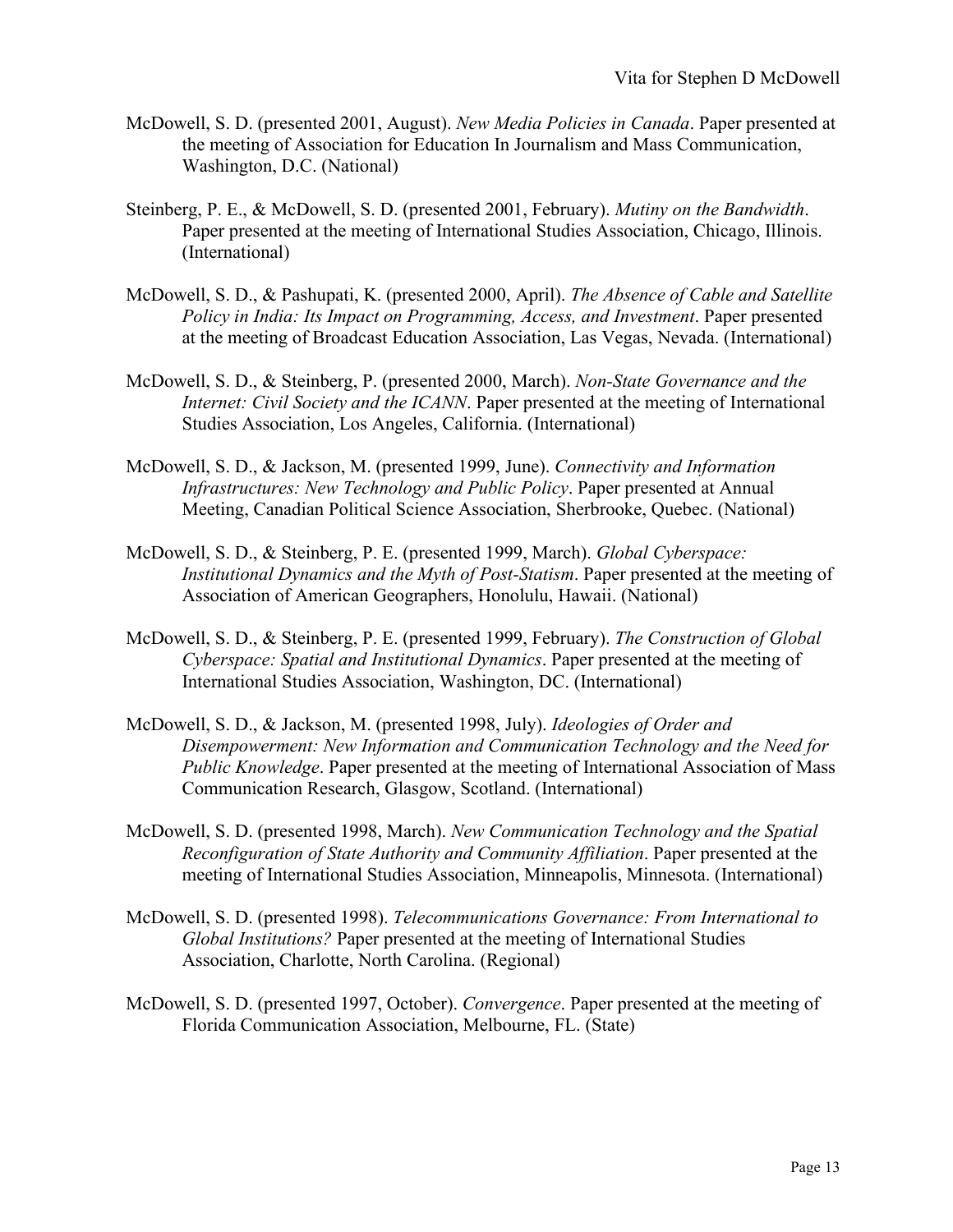- McDowell, S. D. (presented 1997, October). *Dispersing Governance: an IPE of Telecommunications Policies in North America*. Paper presented at the meeting of International Studies Association, Miami, FL. (Regional)
- McDowell, S. D., & Maitland, C. (presented 1997, April). *Information Technology Choice in Canada and the United States: Themes and Variations in V-Chip Design and Deployment*. Paper presented at the meeting of Southern States Communication Association, Savannah, Georgia. (State)
- McDowell, S. D. (presented 1997, March). *Spatiality and the IPE of Consumption: Culture, Communication and Mobility*. Paper presented at the meeting of International Studies Association, Toronto, Canada. (International)
- # Maitland, C., & McDowell, S. D. (presented 1996, June). *Regulating Content and Converging Information Services: Comparing Canada and the United States*. Paper presented at the meeting of Canadian Communications Association, St. Catherines, Ontario. (National)
- # McDowell, S. D. (presented 1996, April). *Confronting the Neo-Liberal Account: Theory and the Political Economy of India's Communications Policies*. Paper presented at Annual Conference, International Studies Association, San Diego, California. (International)
- # McDowell, S. D. (presented 1994, June). *Making Sense of the State: Perspectives on Canadian Telecommunications*. Paper presented at the meeting of Canadian Political Science Association, University of Calgary, Alberta. (National)
- # McDowell, S. D. (presented 1994, June). *New Audiovisual Services and Communications Policy in India*. Paper presented at the meeting of Canadian Asian Studies Association, Alberta, Canada. (National)
- # McDowell, S. D. (presented 1993, June). *Liberalization and Democracy: Understanding India's International Economic Policies*. Paper presented at Annual Meeting, Canadian Association for Studies in International Development, Carleton University. (National)
- # McDowell, S. D. (presented 1993, June). *National Development and Information Technology: Informatics and the Indian State*. Paper presented at the meeting of Canadian Communications Association, Carleton University, Ottawa. (National)
- # McDowell, S. D. (presented 1993, June). *On Informatics and the Indian State: Examining Conventional Interpretations*. Paper presented at Joint Conference, Canadian Asian Studies Association/South Asia Council and Shastri Indo-Canadian Institute, Carleton University, Ottawa. (National)
- # McDowell, S. D. (presented 1993, March). *Globalization and Shifting Forms of State: India's International Economic Policies in the 1990s*. Paper presented at Political Economy Section, International Studies Association, Acapulco, Mexico. (International)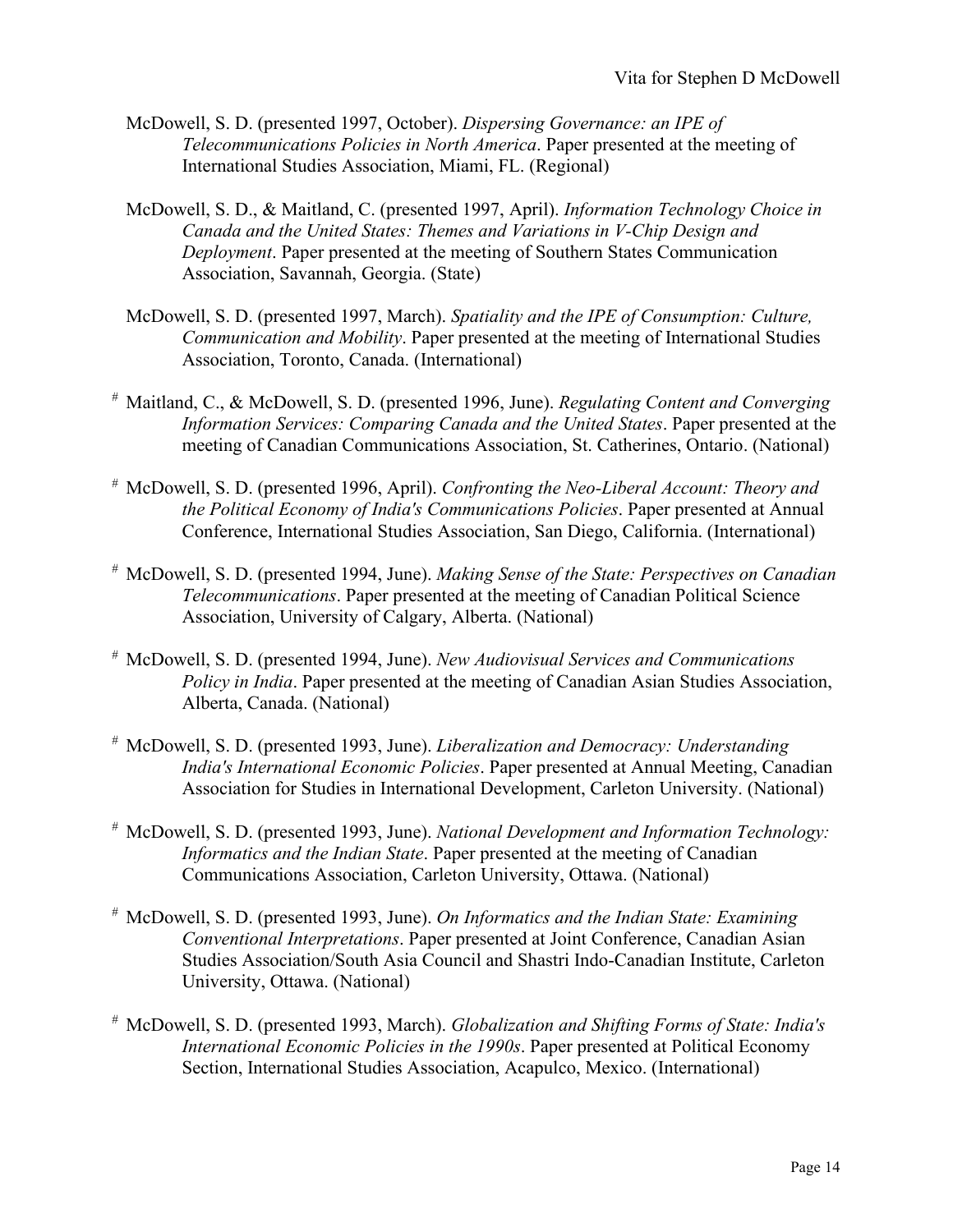- # McDowell, S. D. (presented 1992, September). *The Economic Liberalization Debate in India*. Paper presented at Annual Meeting, American Political Science Association, Chicago, United States. (National)
- # McDowell, S. D. (presented 1992, March). *Epistemic Communities and Trade and Investment in Services*. Paper presented at Annual Conference, International Studies Association, Atlanta, Georgia. (International)
- # McDowell, S. D. (presented 1991, June). *Global Computer Services, Class Formation and the State: The Case of Indian Software Policy*. Paper presented at the meeting of Canadian Political Science Association, Kingston, Ontario. (National)
- # McDowell, S. D. (presented 1991, June). *Policy Research Institutes and Liberalized International Services Exchange*. Paper presented at Annual Meeting, Canadian Political Science Association, Kingston, Ontario. (National)
- # McDowell, S. D. (presented 1991, June). *Rational Choosers and Collective Norms*. Paper presented at Annual Meeting, Canadian Political Science Association, Kingston, Ontario. (National)
- # McDowell, S. D. (presented 1991, March). *Gender and Liberalization of Service Institutions*. Paper presented at the meeting of International Studies Association, Vancouver, British Columbia. (International)
- # McDowell, S. D. (presented 1990, November). *Declining Counter-Hegemony: India and International Services Liberalization*. Paper presented at the meeting of Northeastern Internatioanl Studies Association/Northeast Political Science Association, Providence, Rhode Island. (Regional)
- # McDowell, S. D. (presented 1989, June). *Politics and the Social Relations of Intellectual Production*. Paper presented at the meeting of Canadian Political Science Association, Quebec City, Quebec. (National)
- # McDowell, S. D. (presented 1989, March). *Sites of Resistance to the Expansion of World Services Markets*. Paper presented at the meeting of International Studies Association, London, England. (International)
- # McDowell, S. D. (presented 1988, June). *Hegemony and Trade in Services*. Paper presented at the meeting of Canadian Political Science Association, Windsor, Ontario. (National)
- # McDowell, S. D. (presented 1987, June). *Building Consensus in the OECD: The Case of Transborder Data Flows*. Paper presented at the meeting of Canadian Political Science Association, Hamilton, Ontario. (International)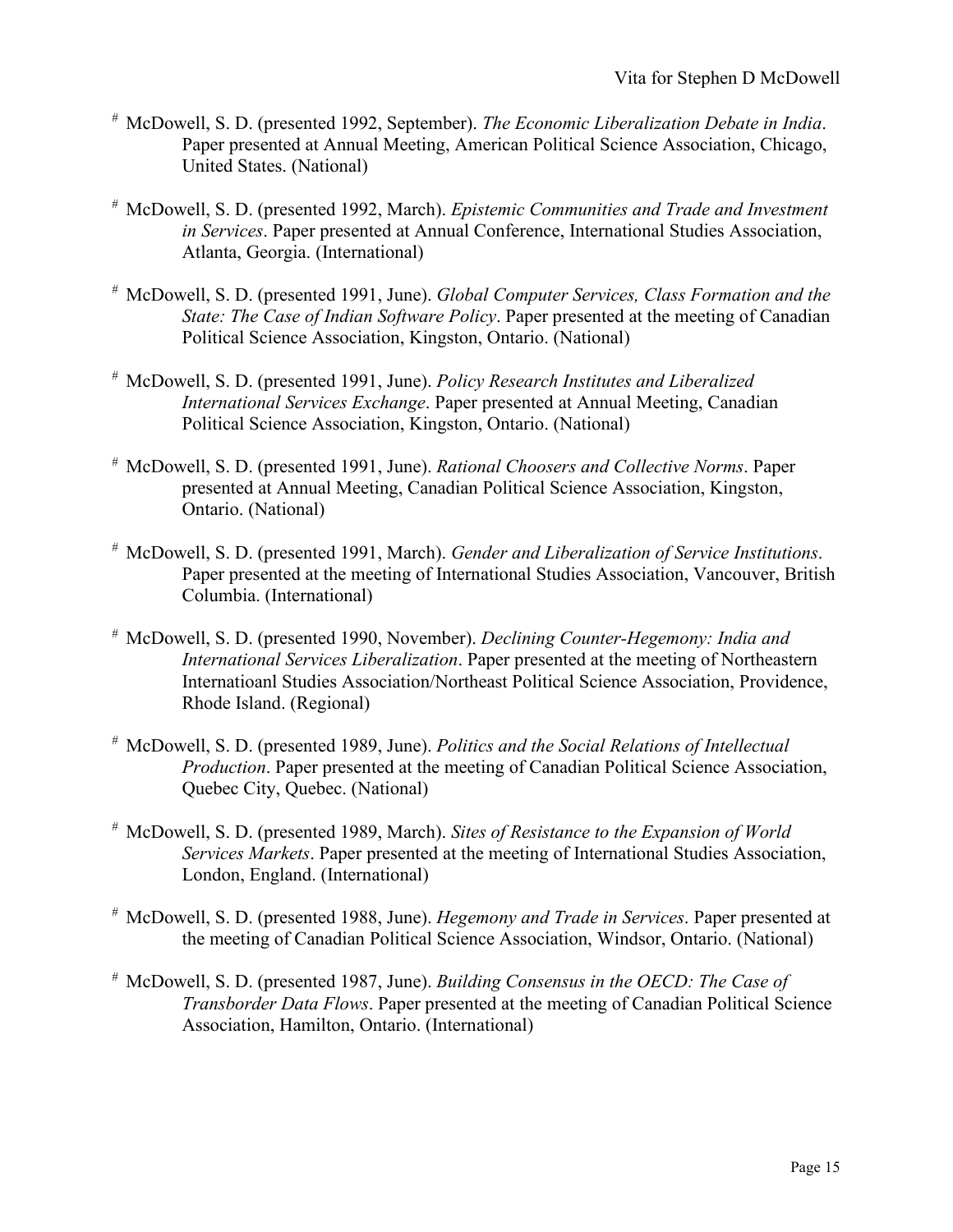# McDowell, S. D. (presented 1987, April). *The International Information Order: Destruction from the Centre*. Paper presented at the meeting of International Studies Association, Washington, D.C., United States. (International)

## **Refereed Presentations at Conferences**

*For refereed presentations at conferences, 100.0% were international in scope.*

- McDowell, S. D., & Campbell, C. (presented 2003, May). *Crossing the Digital Divide: Beyond Access to Culture*. Presentation at the meeting of International Communication Association, San Diego, CA. (International)
- McDowell, S. D. (presented 2000, June). *Promoting Competition in U.S. Telecommunications*. Presentation at 50th Annual Conference, International Communication Association, Acapulco, Mexico. (International)
- McDowell, S. D. (presented 1997). *New Communication Technology and Global Community: A Resurgent Cosmopolitan Morality?* Presentation at the meeting of International Communication Association. (International)

## **Nonrefereed Presentations at Conferences**

*For nonrefereed presentations at conferences, 100.0% were national in scope.*

McDowell, S. D., & Steinberg, P. E. (presented 2005, June). *Managing Technical Change in a Shifting Cyberspace: Considering Competing Perspectives on Internet Development*. Presentation at Annual Conference, Canadian Communication Association, London, Ontario. (National)

#### **Contracts and Grants**

#### **Contracts and Grants Funded**

- McDowell, Stephen D (Co-PI), & Green, Cynthia A (PI). (Feb 2011–Oct 2011). *Fulbright Visiting Scholar Program for Iraq, 2011*. Funded by Council for International Exchange of Scholars. Total award \$105,000.
- McDowell, Stephen D (Co-PI), & Green, Cynthia A (PI). (Mar 2010–Nov 2010). *Fulbright Visiting Scholar Program for Iraq, 2010-2011*. Funded by Council for International Exchange of Scholars. Total award \$52,500.
- McDowell, Stephen D (PI). (May 2001–Mar 2008). *Administrative and Research Support - Florida Comm*. Funded by FSU Foundation. Total award \$13,100.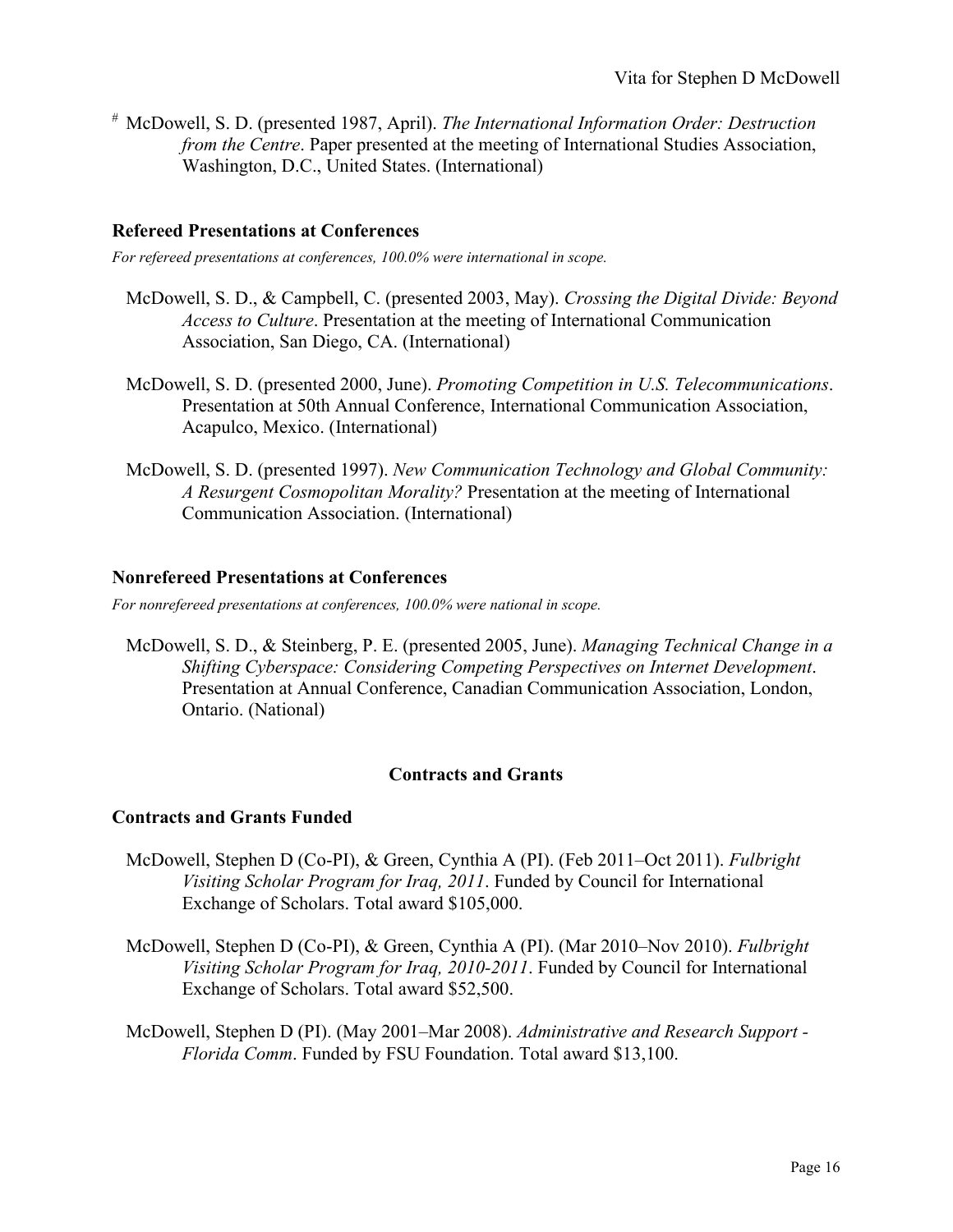## **Current Membership in Professional Organizations**

Asian Media and Information Center International Communication Association National Communication Association

## **Teaching**

## **Courses Taught**

Media Legalities (MMC4200) Diffusion of Innovations (MMC6469) Comparative Systems of Mass Communication (MMC5305) Communication Regulation and Policy (RTV5702) Introduction to the Mass Media (MMC2000) Communication Activities (COM3950) Honors Preparatory Seminar (COM4937) New Communication Technology and Contemporary Society (COM3332)

### **Doctoral Committee Chair**

Bartman, Andrea (2018). THE FINE LINE BETWEEN FAMOUS AND NOTORIOUS: RESEARCH IN PUBLIC FIGURES' CRISIS RESPONSE STRATEGIES USING THE SITUATIONAL CRISIS COMMUNICATION THEORY.

Saleem, Awais (2017). Nuclearization as National Security: A comparative analysis of framing and frame building in Indian and Pakistani newspapers.

Shaikh, Mariam, graduate. (2016). EVALUATING USES AND ADOPTION OF MEDIA INNOVATIONS IN DISASTER WARNINGS: A CASE STUDY OF SINDH-PAKISTAN.

Gul, Mehnaz (2015). PUBLIC DIPLOMACY OR PROPAGANDA: A CASE STUDY OF VOA DEEWA PASHTO RADIO SERVICE FOR THE TRIBAL REGION OF PAKISTAN & AFGHANISTAN.

Nair, Shruti (2012). ICTs And Economic Empowerment Of Women: Evaluation Of Sewa's ICT Activities.

Wongrujira, Monwipa (2008). Media Democratization: A Study of Media Activism on the Path of Broadcasting Reform in Thailand.

Akil, Bakari. R. (2007). African American News Websites: Publishers' Views, Perspectives and Experiences in Relation to the Social Construction of News, Online News and the Black Press.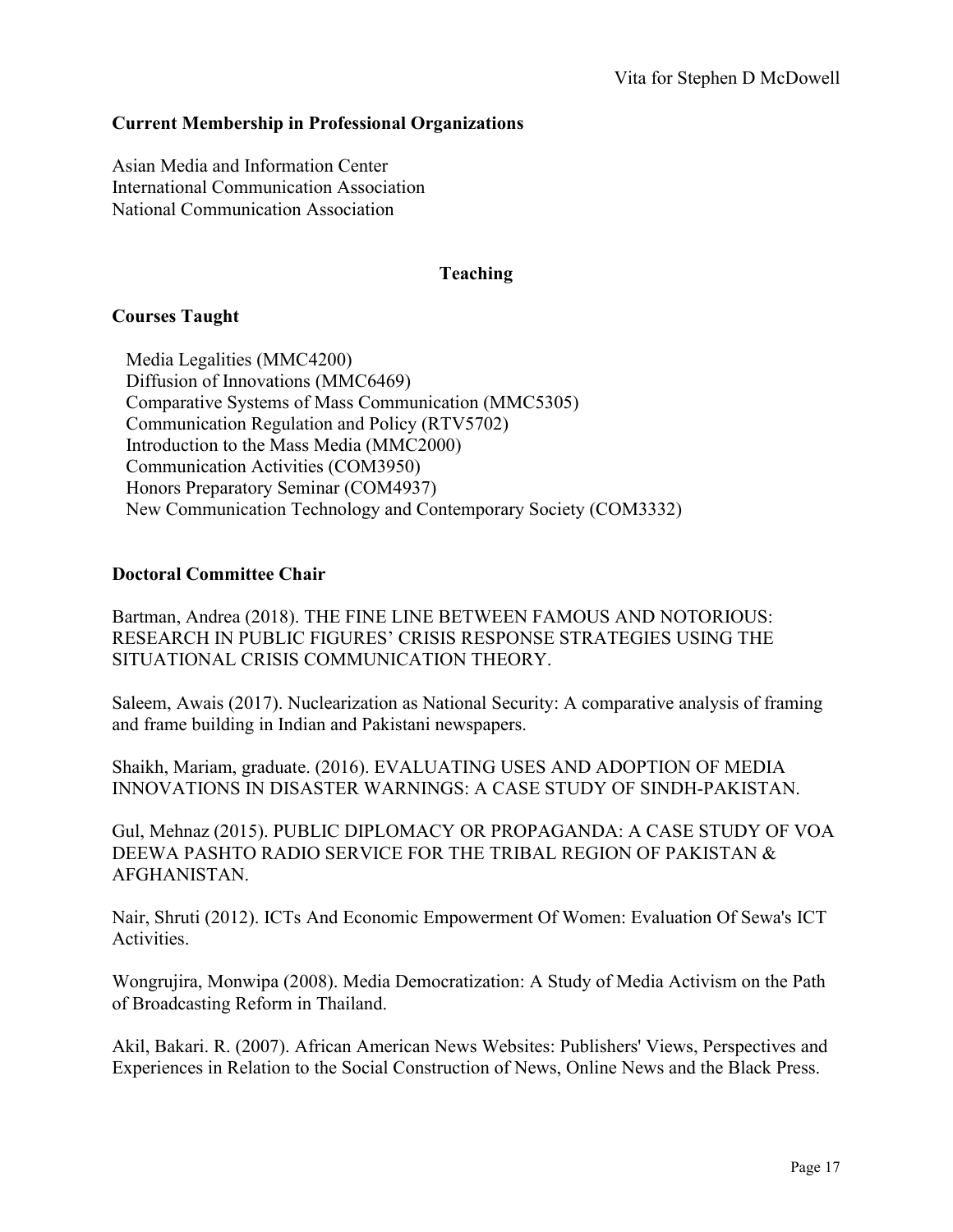Lee, Jenghoon. (2006). Computer-Mediated Communication as Political Communication: Investigating the Agenda-Setting Function.

Nathaniel, Daina L. (2006). Finding an "Equal" Place: How the Designation of the Steelpan as the National Instrument Heightened Identity Relations in Trinidad and Tobago.

Leahy, Kimberly A. (2006). Circumscribing the Public Interest in the VoIP Policy Debate. Department of Communication.

Daniel, Barbara (2004). Workplace Bullying: A Communication Perspective.

Tomasello, Tami. K. (2004). A Content Analysis of J. C. R. Licklider's "Man-Computer Symbiosis.

Nikolaev, Alexander G. (2001). The Extension and Transformation of the Two-Level-Game Theory and its Application to the Field of Communication.

Pilger, P., doctoral student.

# **Doctoral Committee Cochair**

Alkhalaf, A. A., graduate. (2013). Vahe, M., graduate. (2013). Zain-ul-abdin, K., graduate. (2013). Bishai, S., graduate. (2010). *Collectivism, Communication, and Cultural Conflict: The Dialogical Acculturation of Christian Egyptians in the Diaspora*. Hong, Chan-pyo, graduate. (2006). Sun, Hua Lin (Helen), graduate. (2003). *Internet Policy and Use: A Field Study of Internet Cafes in China*.

## **Doctoral Committee Member**

Ryor, J. C., graduate. (2015). Callender, M. F., graduate. (2015). Chouinard, M. S., graduate. (2015). Leslie, N. S., graduate. (2015). Han, Yi-Hsing, graduate. (2014). Snell, C. D., graduate. (2014). Hunter, L. P., graduate. (2014). Smock, S. L., graduate. (2014). Das, A., graduate. (2013). Esquibel, M. A., graduate. (2013). Lee, S., graduate. (2013). Rynarzewska, A. I., graduate. (2012).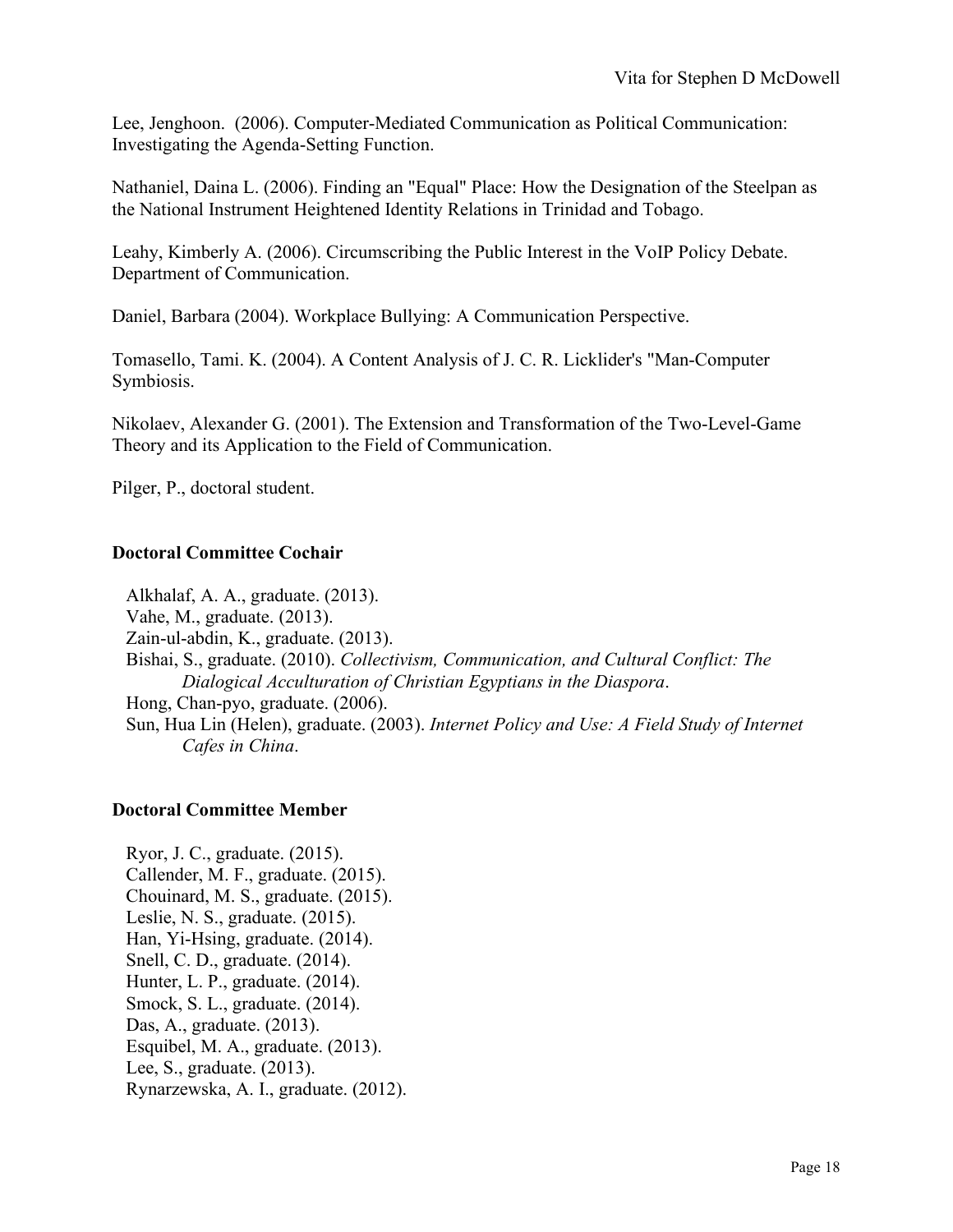Cox, N. B., graduate. (2012). Susca, M., graduate. (2012). Smith, S. A., graduate. (2011). Bae, B. J., graduate. (2010). Bae, B. J., graduate. (2010). McKahan, J. G., graduate. (2009). Templin, R. E., graduate. (2009). Inglessis, M. G., graduate. (2008). Grindy, M. A., graduate. (2008). Velazquez Vargas, Y., graduate. (2008). Velazquez, Y., graduate. (2008). Davis, K. A., graduate. (2007). Lee, Y., graduate. (2006). Martin, T. J., graduate. (2006). Holbrook, D. R., doctoral candidate. Joshi, A. R., doctoral candidate. Willingham, C. M., doctoral candidate. Xie, T., doctoral candidate. Andayani, N. M., doctoral student. Bodkin, L. E., doctoral student. Correa, P., doctoral student. Brobst, J., doctoral student. Cox, N., doctoral student. Mandel, L., doctoral student. McKahan, J., doctoral student. Snead, T., doctoral student. Templin, R., doctoral student. White, L., doctoral student.

#### **Doctoral Committee University Representative**

Obaid, Z., graduate. (2015). Afaq, A., graduate. (2013). Barber, K. A., graduate. (2013). Brobst, J. L., graduate. (2012). Mukminin, A., graduate. (2012). Park, Young-Woo, graduate. (2011). Harvey, T. S., graduate. (2009). Snead, J. T., graduate. (2009). M Subramaniam, M., graduate. (2007). Subramaniam, M. M., graduate. (2007). Cho, K. W., doctoral candidate. Dick, W. D., doctoral candidate. Keaton, M. K., doctoral candidate. Moore, A. L., doctoral candidate.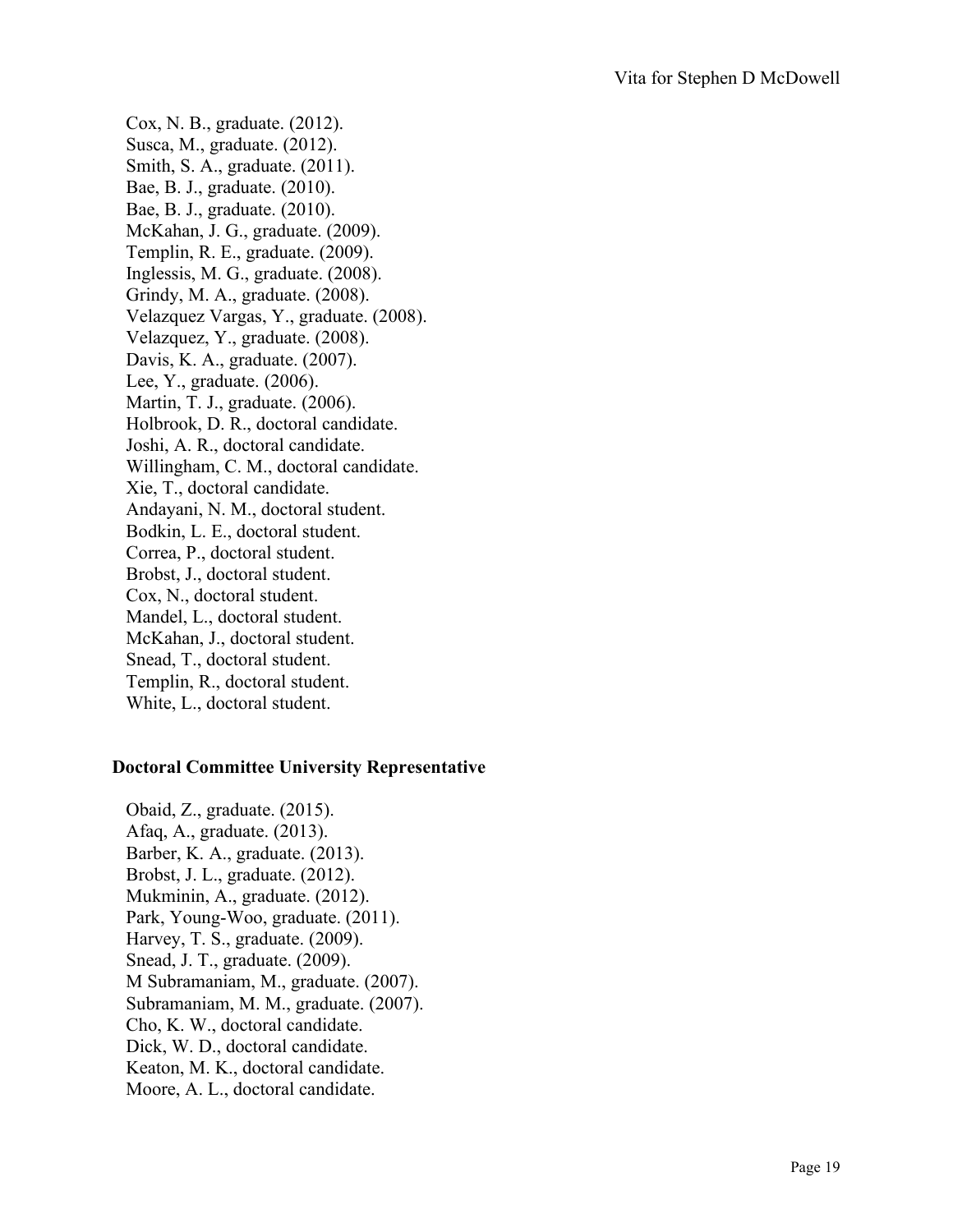Puplampu, N. A., doctoral candidate. Spears, L. I., doctoral candidate. Trotta, J., doctoral candidate. Mandel, L. H., doctoral candidate. James, O. C., doctoral student.

#### **Service**

#### **Florida State University**

#### **FSU University Service**

Member, Atlantic Coast Conference –Academic Leadership Network, 2018-2019.

Member, Departmental Chair's and Associate Deans' Leadership Group, 2017-2018.

Member, University Deans and Chairs meeting planning committee

Chair, International Steering Committee, FSU, 2019-present.

Co-chair, International Advisory Committee, FSU, 2018-present.

Chair, International Travel Advisory Council, FSU, 2019-present.

Chair, Travel Exemptions Committee, FSU, 2019-present.

Member, Graduation Task Force, FSU, 2017-present.

Chair, Academic Committee of the Athletics Board, FSU, 2012- present.

Member, FSU Athletics Board, 2008-present.

Member, International Dissertation Research Awards (2011–2017).

Member, Review Committee, Research and Creativity Awards (2011–2019).

Presenter, Panel, Making the Transition Into Graduate School Workshop (2010–2019).

Member, International Activities Advisory Committee (2008–2014).

Member and Chair, Student Rights and Responsibilities Hearing Panels (2007–2017).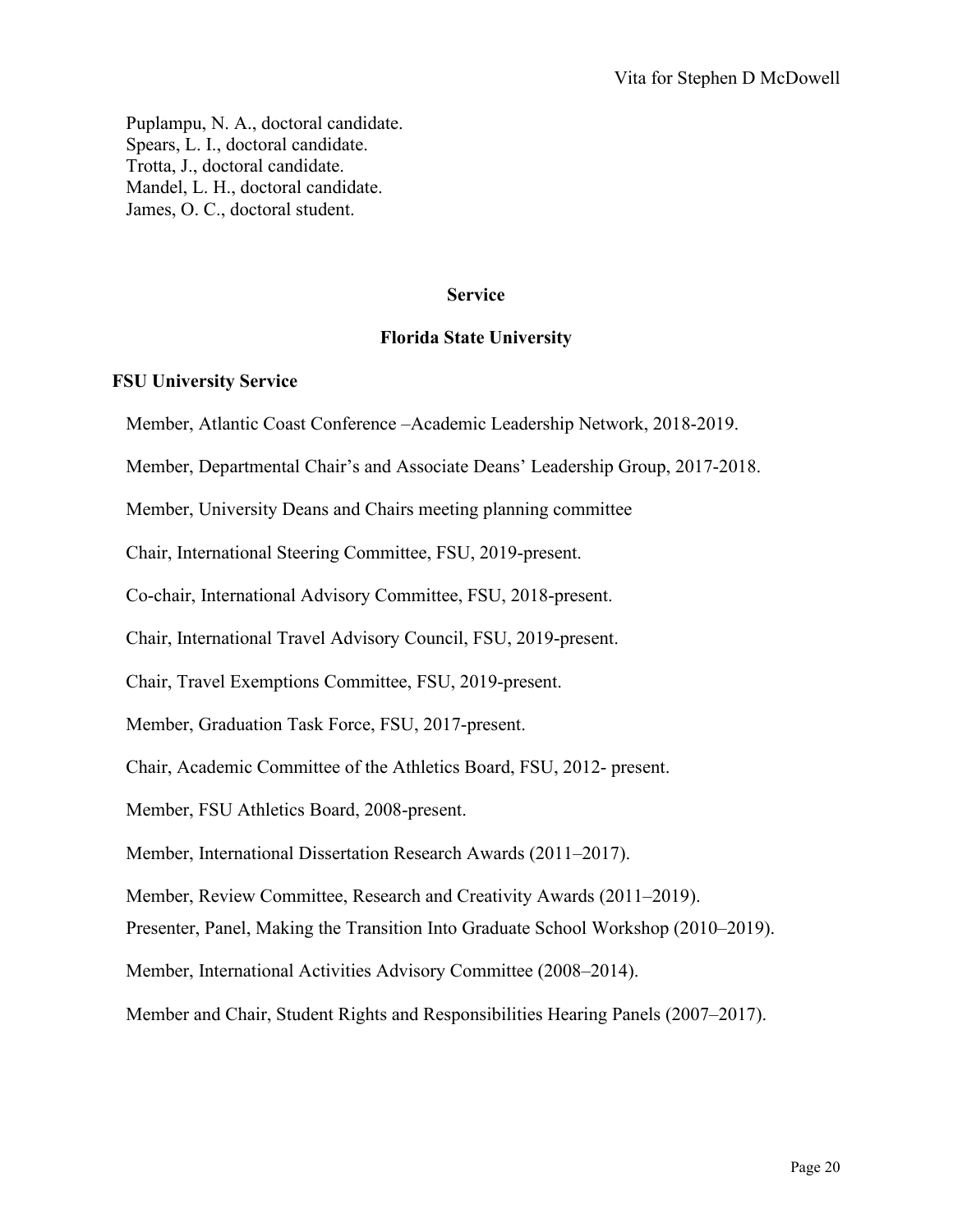Chair, Global Pathways Certificate Academic Subcommittee, (2007–2016).

Member, Council for Instruction (2000–2002).

Member, Dissertation Grants Committee (2000–2002).

Member, University Fellowships Committee (2000–2002).

#### **FSU Department /College Service**

Associate Dean, College of Communication and Information, 2013-present.

Chair, College of Communication and Information, Academic Affairs Committee, 2013-2018.

Director, School of Communication (2009–2013).

Chair, Department of Communication (2002–2009).

Director, Graduate Studies (2000–2002).

#### **The Profession**

#### **Editorial Board Membership(s)**

- *Bulletin of Perm State University: Philosophy, Psychology, Sociology. Member, Int'l Advisory Board* (2011–present).
- *International Journal of Digital Television* (2010–2019). Now *Journal of Digital Media & Policy*

*Journal of Agricultural Research, Pakistan* (2010–present).

*Journal of Information Policy* (2010–present).

*Chinese Journal of Communication* (2007–present).

*Government Information Quarterly* (2004–present).

*The Information Society* (2001–present).